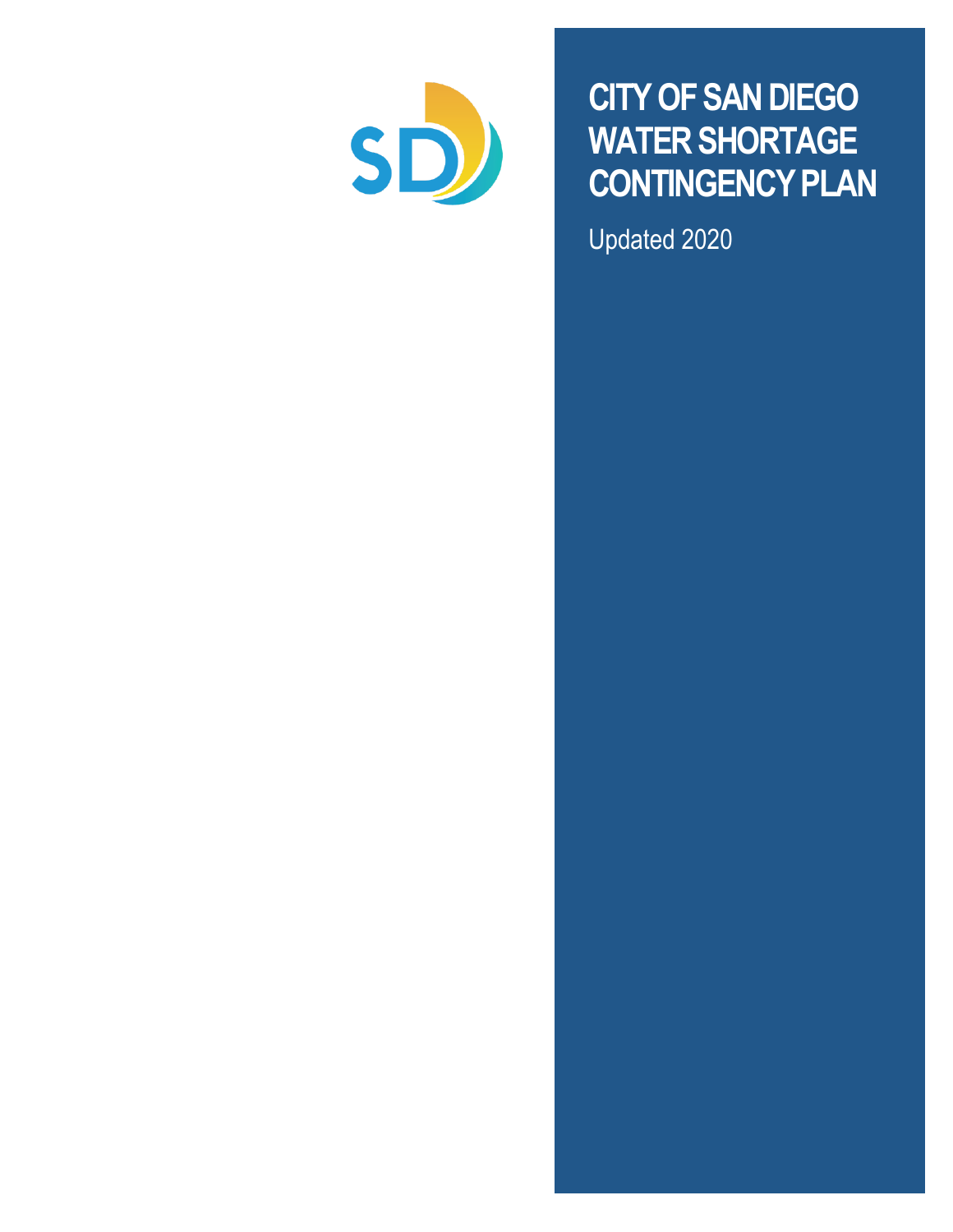

# **TABLE OF CONTENTS**

| 1.               |                                        |                                                                                                 |  |
|------------------|----------------------------------------|-------------------------------------------------------------------------------------------------|--|
|                  | 1.1<br>1.2<br>1.3<br>1.4<br>1.5<br>1.6 |                                                                                                 |  |
| 2.               |                                        |                                                                                                 |  |
|                  | 2.1                                    |                                                                                                 |  |
| 3.               |                                        |                                                                                                 |  |
|                  | 3.1                                    |                                                                                                 |  |
| $\overline{4}$ . |                                        |                                                                                                 |  |
|                  | 4.1<br>4.2                             |                                                                                                 |  |
| 5 <sub>1</sub>   |                                        |                                                                                                 |  |
|                  | 5.1<br>5.2                             |                                                                                                 |  |
| 6.               |                                        |                                                                                                 |  |
|                  | 6.1<br>6.2<br>6.3                      | Potential Revenue Reductions & Expenses Associated with Activated Shortage Response Actions     |  |
|                  | 6.4                                    | Measures to Mitigate Revenue and Expenditure Impacts During Shortages 18                        |  |
| 7.               |                                        |                                                                                                 |  |
|                  | 7.1<br>7.2<br>7.3                      |                                                                                                 |  |
| 8.               |                                        |                                                                                                 |  |
| 9.               |                                        |                                                                                                 |  |
|                  | 9.1<br>9.2<br>9.3<br>9.4<br>9.5        | Communication Protocol for Triggered or Anticipated to Be Triggered Shortage Response Action.26 |  |
|                  |                                        |                                                                                                 |  |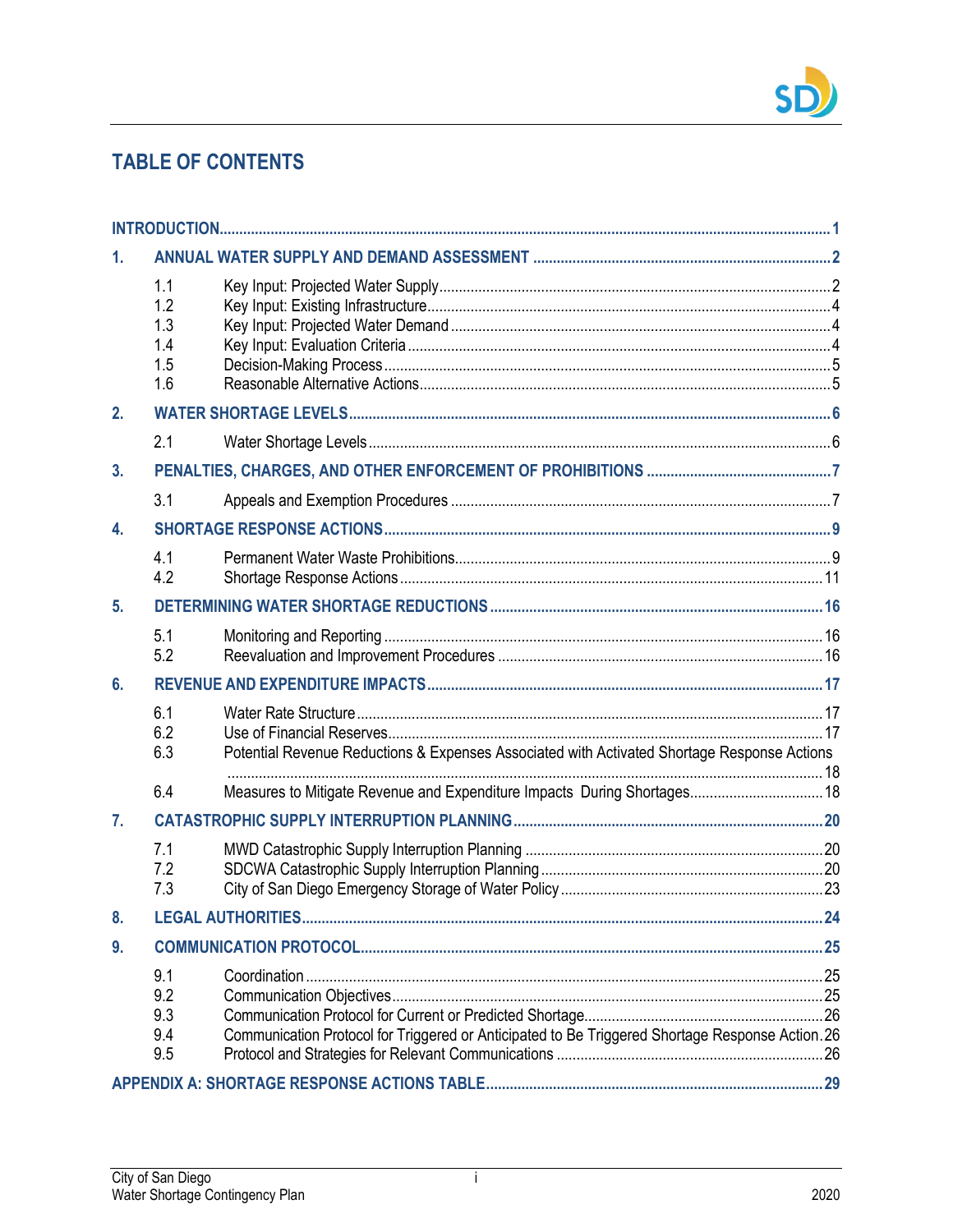

# **TABLES**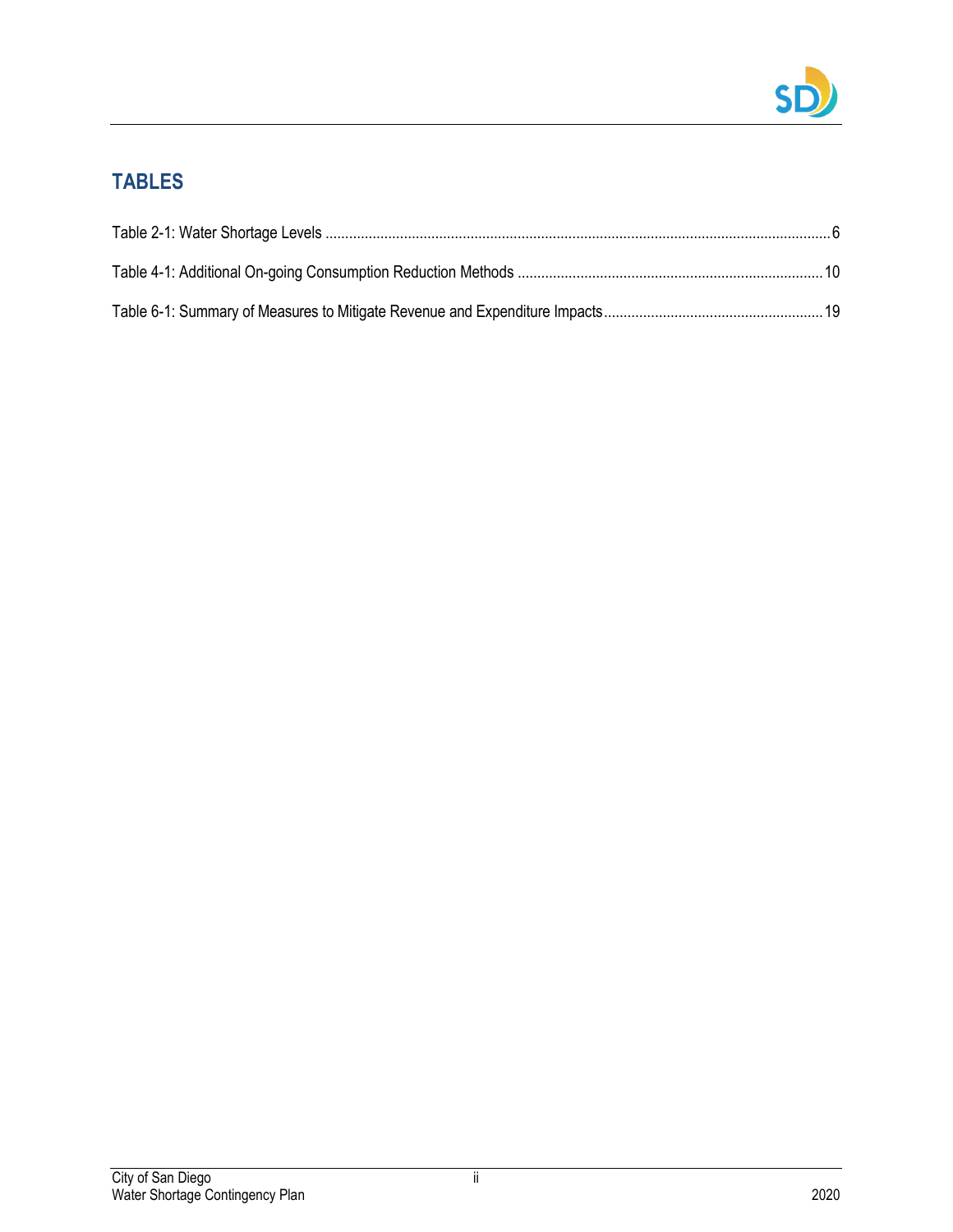

# **INTRODUCTION**

Due to increasing strain caused by more frequent and extreme drought, the City must be prepared for potential constraints on its local and imported water supply. This Water Shortage Contingency Plan (WSCP) examines the City's contingency plan in the event of a declared water emergency or enactment of more stringent restrictions on water use.

In 2018, two long-term conservation bills, Senate Bill (SB) 606 and Assembly Bill (AB) 1668, were signed into law by Governor Jerry Brown. The two bills amend portions of the California Water Code (CWC) including §10632, which is related to water shortage contingency planning. Among other changes, the amended CWC requires agencies to incorporate an annual water supply and demand assessment under its Urban Water Management Plan (UWMP). It also specifies the adoption of six standard water shortage levels. This WSCP discusses the City's compliance with new regulations, as outlined in §10632 (a)(2) and §10632.1 of the CWC, and steps taken by the City's regional supply wholesaler, the San Diego County Water Authority (SDCWA) to address an extended drought and water emergency.

The City encourages its residents to use water wisely at all times, and the City of San Diego Municipal Code formalizes the WSCP in its Emergency Water Regulations in Chapter 6, Article 7, Division 38. These Emergency Water Regulations specify water use restrictions that are in effect at all times (Water Waste Prohibitions under §67.3803) and authorizes the City to determine and declare water shortages and water shortage emergencies in its service area. Prior to the CWC amendments approved in SB 606 and AB 1668, the City's Emergency Water Regulations specified four "drought condition levels." In coordination with the new CWC §10632 (a)(3),these regulations were revised to specify six drought condition levels which include a graduated scale of water use restrictions (Municipal Code §67.3805-08) that take effect in each level. Subsequently, an additional two levels of water shortage have been defined for this WSCP. During the most recent drought, the Emergency Water Regulations have served as an effective tool in reducing water use.

On July 1, 2015, the City declared a Drought Response Level 2: Drought Alert Condition to comply with a State mandate requiring the City of San Diego to reduce its water usage by 16%. The Emergency Water Regulations were amended by the City on June 29, 2015, to satisfy the California State Water Resources Control Board's (SWRCB's) Emergency Conservation Regulations that took effect on May 18, 2015. On January 26, 2017, SDCWA declared an end to drought conditions in the San Diego region. The City will continue to review its Emergency Water Regulations in light of the SWRCB's Emergency Conservation Regulations and will address any deficiencies as information becomes available. In the meantime, before formalizing any future amendments to the Emergency Water Regulations, any additional conservation requirements imposed by the SWRCB will be available on the City's Mandatory Water Use Restrictions webpage at[: http://www.sandiego.gov/water/conservation/drought/prohibitions.shtml.](about:blank)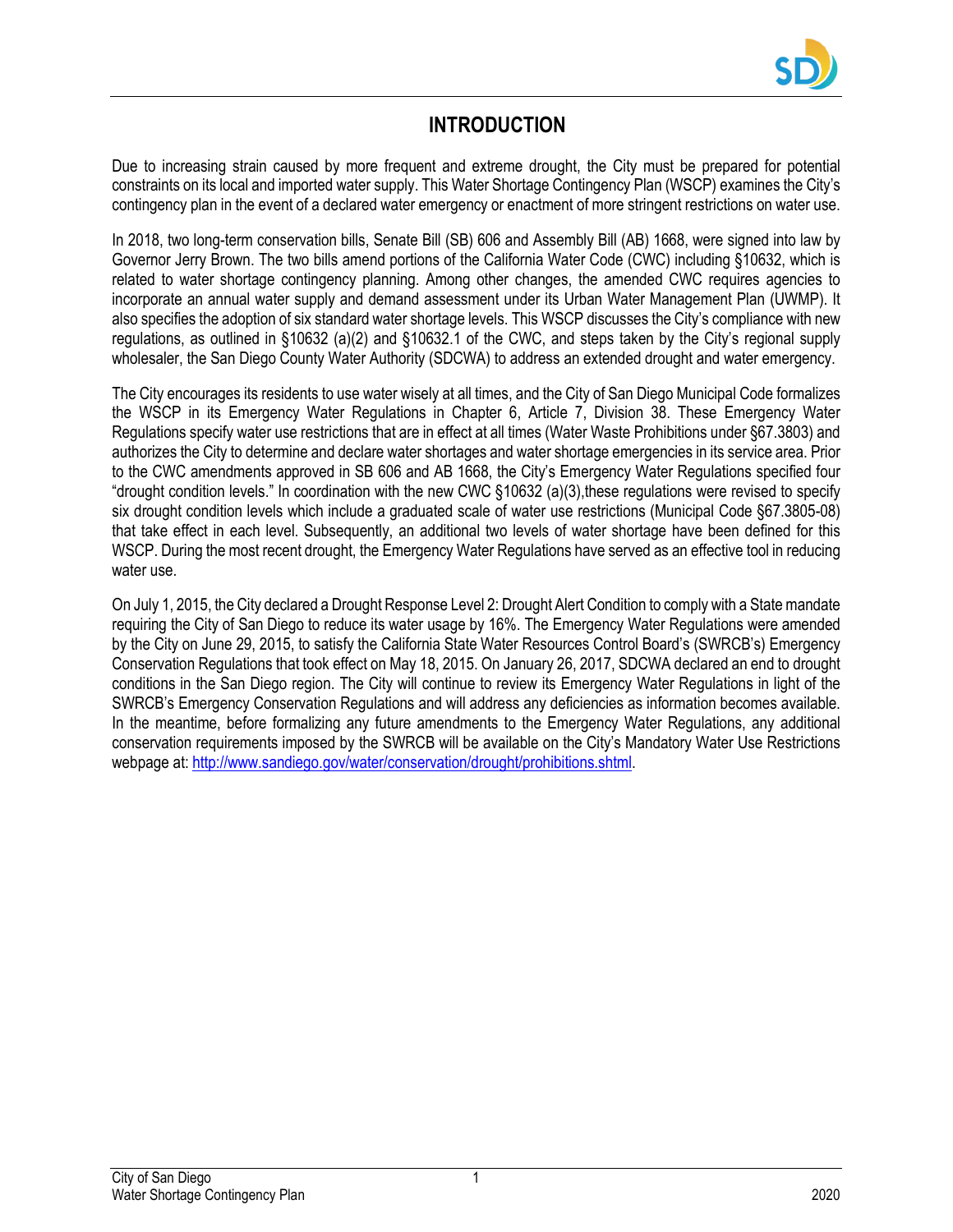

# **1. ANNUAL WATER SUPPLY AND DEMAND ASSESSMENT**

The new CWC §10632(a)(2) requires that urban water suppliers conduct an annual water supply and demand assessment (Annual Assessment). This chapter describes the procedures used to 1) conduct the Annual Assessment, and 2) prepare and submit an Annual Assessment Report to the state. In addition, this chapter outlines key inputs to conduct the Annual Assessment, the decision-making process for determining water supply reliability, and the ability/flexibility for the City to use shortage response actions not included in the WSCP, as applicable.

The City Council, in accordance with the provisions of the CWC, will determine if a supply shortage exists and declare any foreseen water shortage level based on the results of the Annual Assessment, which will then be included in the Annual Assessment Report submitted to the state. The evaluation is conducted by the City Public Utilities Department to determine if a shortage declaration is needed, and at what level. The Annual Assessment Report will document any anticipated shortage, any triggered shortage response actions, associated compliance and enforcement actions, and communication actions. More information on shortage response actions is included in *Chapter 4 – Shortage Response Actions*. Reasonable alternative actions can be used to address identified water shortages, provided that descriptions of alternative actions are submitted with the Annual Assessment Report.

# **1.1 Key Input: Projected Water Supply**

This WSCP identifies key inputs and methodology needed to evaluate available water supply. Under normal (nonshortage) conditions, the City can purchase as much water as necessary to meet demands from the SDCWA. When that supply (imported supply) is under shortage conditions, the amount of shortage (allocation of shortage) specific to the City is determined in a processed lead by SDCWA. Evaluation of City supply begins with SDCWA's own supply evaluation as the City receives most of its water supply from the SDCWA regional supply system. SDCWA uses the availability of City's local supplies to determine the City's imported water allocation. As such, the City's imported water supply, in years in which imported supply is short, is dependent on availability of local supplies. To inform SDCWA's allocation process, the City must describe and quantify each source of City-owned water supply. The City's local water supply portfolio consists of the following sources:

• Local surface water

• Potable reuse (Pure Water)

**Groundwater** 

City emergency storage

• Non-potable (recycled) water

After evaluating the availability of local supply, SDCWA applies allocation formulas to determine the allocation of imported supply specifically to the City in those shortage years.

### **1.1.1 Evaluating Available Water Supply**

The City will evaluate the current year available supply and one dry year available supply in its Annual Assessment. The available water supply evaluation will consider hydrological and regulatory conditions. The methodology for determining the available supply from each water source is as follows:

#### **Local Sources:**

- **Local surface water**: On April 1 determine 1) storage in each reservoir and 2) storage above emergency storage pool in each reservoir.
- **Groundwater**: Determine last year's production and potential production constraints.
- **Non-potable (recycled) water**: Determine recent production and supply.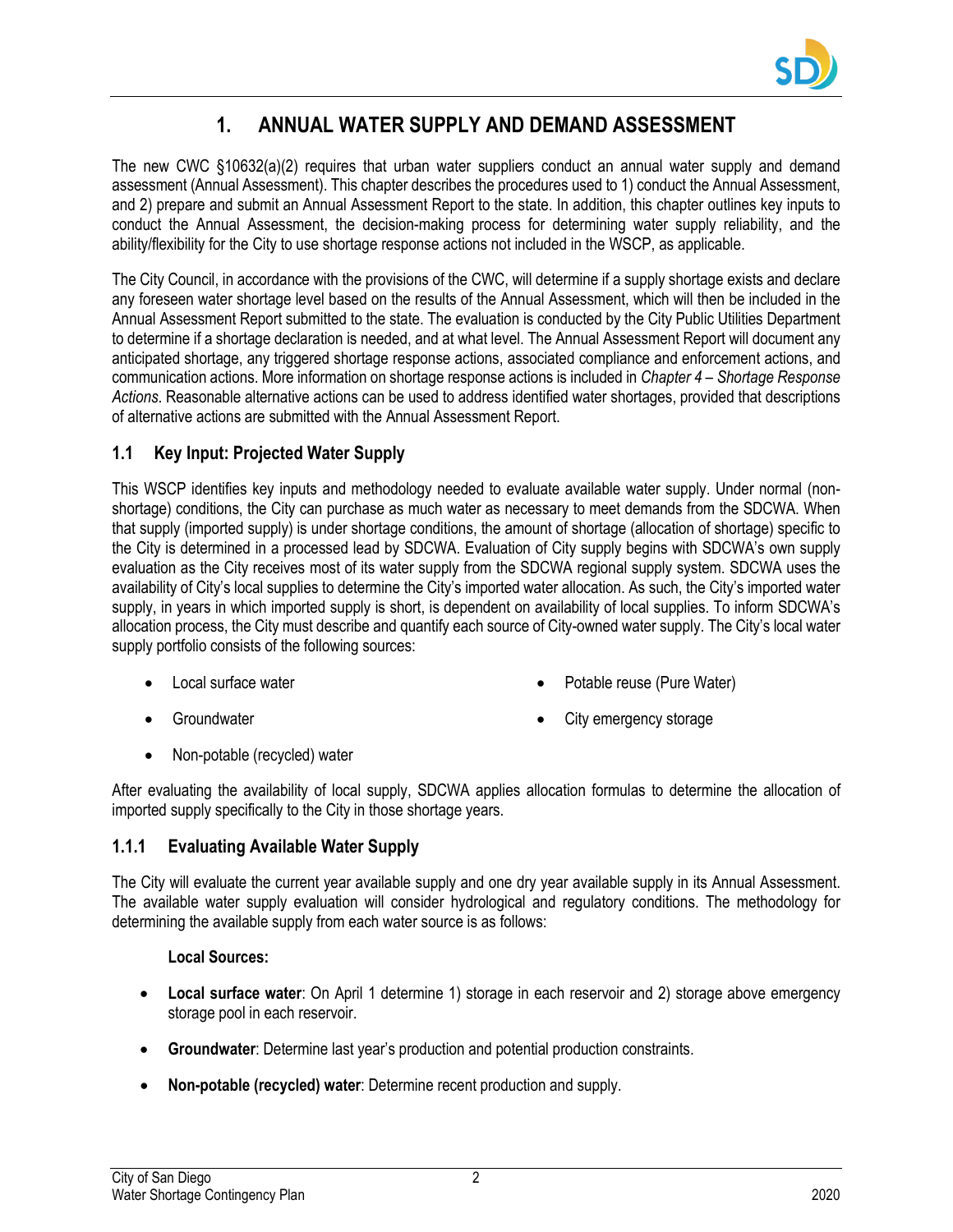

• **Potable reuse (Pure Water)**: Not currently applicable.

**Imported Sources:**

- **Imported water:** Allocation determined by SDCWA.
- **SDCWA Carryover**: Determine available supply to the City based on SDCWA WSCP and the most recent information.
- **SDCWA and City emergency storage**: Not applicable for non-emergency conditions.

### **1.1.2 SDCWA Drought Contingency Strategy (Imported Water)**

Coordination with SDCWA is crucial to accurately quantify the City's available drought contingency water supply; As the City's direct wholesale water supplier responsible for imported water as well as regional wholesale supply and emergency storage management, SDCWA coordinates all imported supply on behalf of its member agencies. SDCWA also determines the regional water shortage allocation when shortages exist.

In 2008, SDCWA's Board of Directors (Board) approved the Model Drought Response Conservation Program Ordinance (Model Drought Ordinance), which was intended to assist SDCWA's member agencies, including the City, in regional consistency in drought response levels and messaging to the public and media. In addition, the Board adopted Resolution 2008-11 that establishes procedures to administer the supply allocation methodology contained in the Drought Management Plan (DMP). Using lessons from previous shortage periods, the DMP's supply allocation methodology was updated in 2012, and the DMP was renamed the Water Shortage and Drought Response Plan (WSDRP).

To ensure that SDCWA and its member agencies continue to proactively plan for future water supply shortages, SDCWA revised its WSDRP and renamed it the Water Shortage Contingency Plan. SDCWA's WSCP is consistent with the state's long-term framework contained in the April 2017 Final Report, *Making Water Conservation a California Way of Life, Implementing Executive Order B-37-16.* The long-term framework builds on the Executive Order and provides recommendations on implementation of long-term improvements to water supply management to support water conservation. SDCWA's Annual Assessment will ensure that the Board, member agencies, the public, and state and local agencies are informed about the region's water supply conditions and the likelihood of water shortages.

SDCWA's 2017 WSCP outlines shortage response actions it is prepared to implement in times of drought. SDCWA has six regional water shortage levels, which are consistent with the six levels identified in the states' long-term framework document. SDCWA identifies five potential shortage response actions which could be implemented as appropriate for the specific drought condition. The five shortage response actions are:

- Implement the communication plan;
- Initiate storage withdrawals;
- Initiate spot transfers, other;
- Call for extraordinary demand reduction measures; and
- Implement member agency M&I supply allocations.

SDCWA acknowledges that member agencies, including the City, will independently adopt retail-level actions to manage potential water supply shortages. However, the City's WSCP uses the SDCWA's WSCP as a key input with added detail for City-owned supplies and facilities. The City's WSCP does not include a reassessment of regional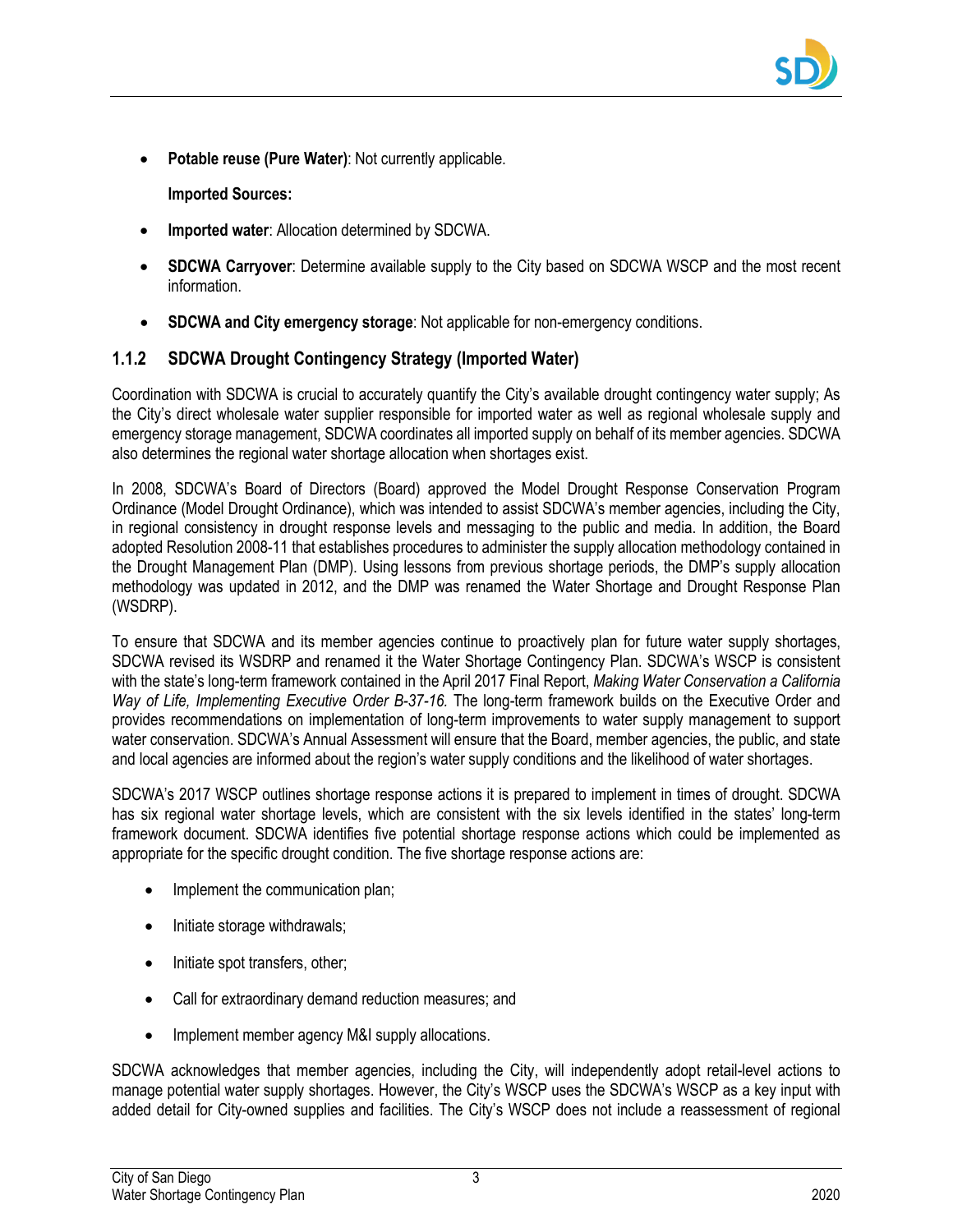

emergency supply but it does assess the resulting shortage to the City, specifically, from a declared regional shortage by SDCWA.

# **1.2 Key Input: Existing Infrastructure**

The City is required to describe the methodology for identifying existing water supply infrastructure capabilities and potential constraints. The City's existing water supply infrastructure is well-documented on the City's GIS system and continuously assessed by Water System Operations staff. Existing water supply infrastructure includes City-owned infrastructure and imported water infrastructure. City-owned infrastructure includes surface water reservoirs, water treatment plants, pipelines, pump stations, and groundwater wells. Imported water infrastructure includes a seawater desalination plant, and SDCWA's aqueducts and regional pipelines. The City will evaluate existing water supply and capacities and any constraints for the current year and for one dry year. City-owned infrastructure constraints may consider service area-level supply capabilities in the current year, such as shut-downs due to maintenance, construction impacts, and water quality impacts. Once constraints have been identified, the City will determine whether the total quantified water supply (as determined in Section 1.1 above) should be adjusted to account for these identified constraints. The City will coordinate with SDCWA to evaluate regional infrastructure constraints to determine how they would impact available City water supplies.

### **1.3 Key Input: Projected Water Demand**

This WSCP identifies key inputs and methodology needed to evaluate the City's projected water demand. Unless otherwise specified, the Annual Assessment will use the City's latest demand forecast (adjusted by previous year active consumption) which considers unconstrained demand, weather, population growth, and other influencing factors for the current year and following years. The demand forecast includes adjustment factors for dry year demand.

### **1.4 Key Input: Evaluation Criteria**

The City relies primarily on SDCWA to evaluate regional supply and demand and to evaluate water shortage levels. The City's supply and demand evaluation criterion are applied as minor adjustments to account for latest information on City-owned supplies or unpredicted changes in City demand. As such, the City will evaluate City-owned supply storage levels, changes in recycled water availability, changes in groundwater availability, and recent water demand trends to determine any deviations from the SDCWA Annual Assessment. The criterion will be calculated using the key data inputs of the Annual Assessment, including:

- Overall storage;
- Storage above emergency pools;
- Imported water allocation;
- Drought pool allocation;
- Emergency allocation;
- City emergency storage;
- Effectiveness of active conservation;
- SDCWA Carryover Storage;
- Demand; and
- Infrastructure constraints.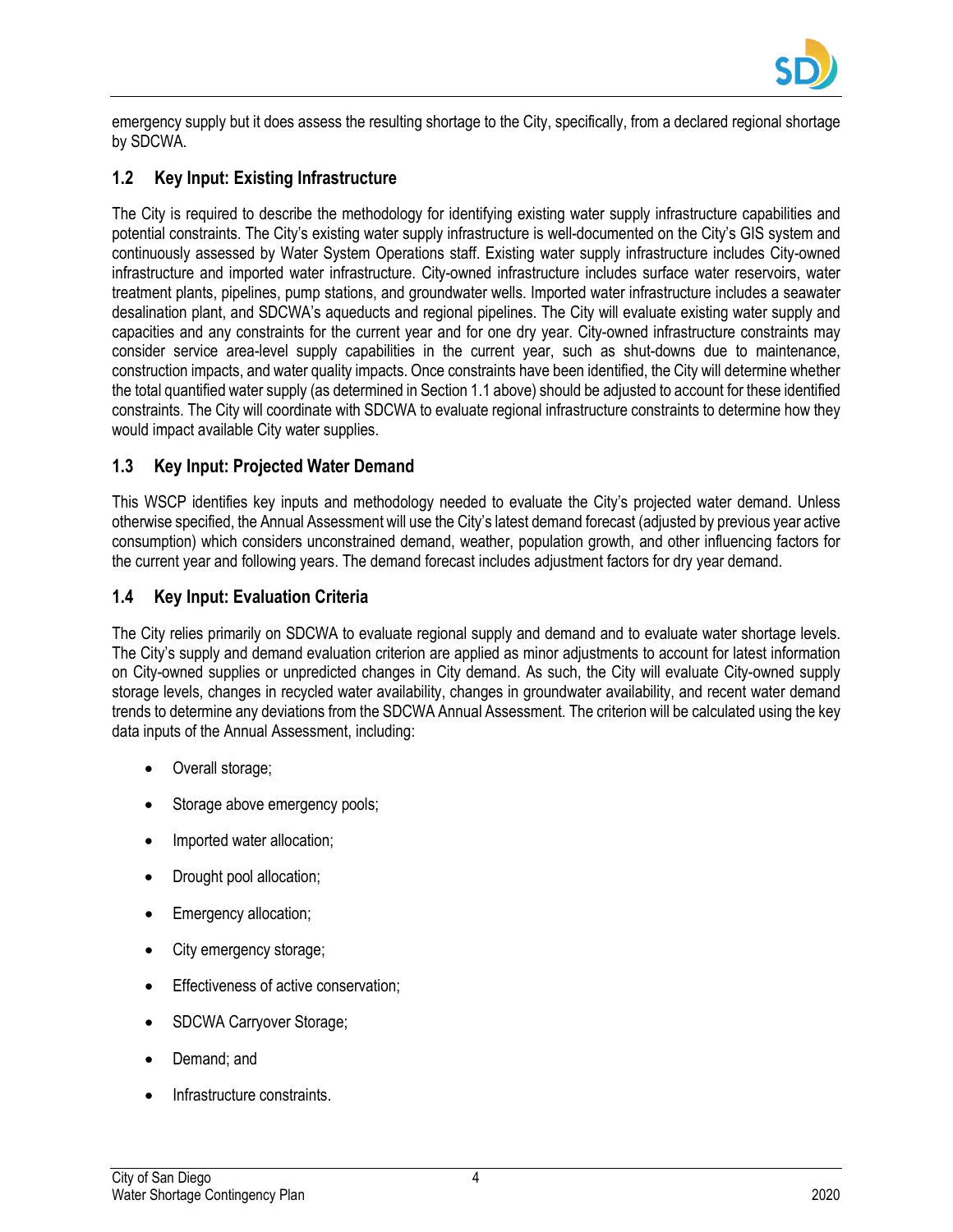

### **1.5 Decision-Making Process**

This section describes the decision-making process that the City will use each year to determine, and subsequently report to the state, its water supply reliability. Steps in the decision-making process are listed below.

- 1. SDCWA announces member agency allocation determination for current year.
- 2. SDCWA determines carryover (and emergency storage apportionments if under emergency).
- 3. City determines City supply available (per Section 1.1) exclusive of imported water supply.
- 4. City determines total supply available inclusive of imported water supply.
- 5. City determines infrastructure constraints (including water quality conditions limiting local sources).
- 6. City determines expected demand.
- 7. City compares supply and demand and makes a determination of the water supply reliability for the current year and one dry year (see Section 1.3 Evaluation Criteria).
- 8. City prepares and submits Annual Assessment Report to the state. The City will coordinate with SDCWA on submittal of the report. Submittal options are as follows: 1) within 14 days of receiving final allocations from SWP or 2) by June 1.

#### **1.6 Reasonable Alternative Actions**

As stated in the regulations, an urban water supplier shall follow, where feasible and appropriate, the prescribed procedures and implement determined shortage response actions in this WSCP, as identified in the CWC subdivision (a) of §10632, or reasonable alternative actions, provided that descriptions of the alternative actions are submitted with the Annual Assessment Report pursuant to CWC §10632.1. Should the City like to include reasonable alternative actions, the Annual Assessment Report will describe identified reasonable alternative actions (shortage response actions in addition to what was identified in *Chapter 4 – Shortage Response Actions* of this WSCP) to reduce the gap between water supply and demand.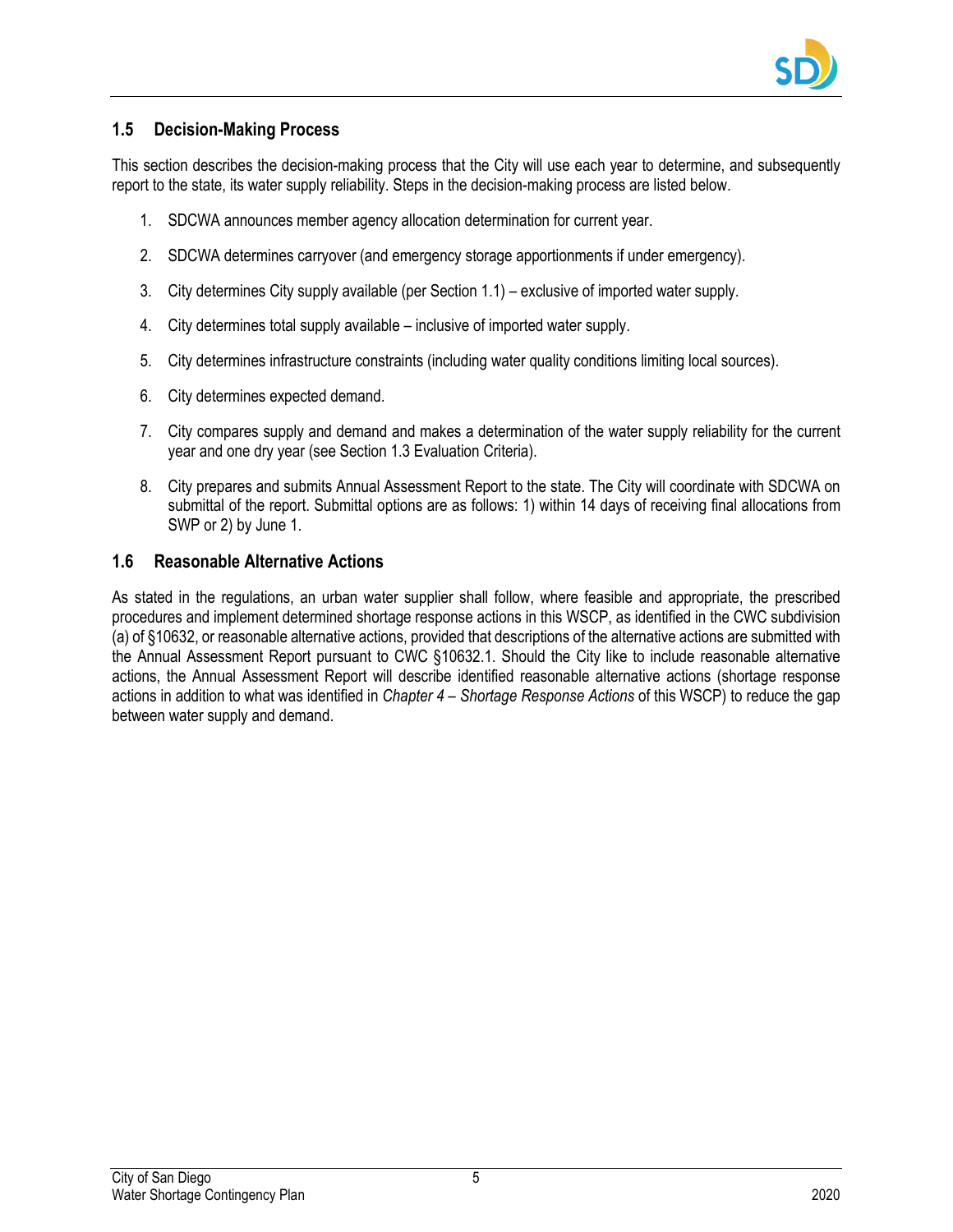

# **2. WATER SHORTAGE LEVELS**

Per regulations stipulated in SB 606, this WSCP revises the 2015 WSCP's stages of action to define a total of six water shortage levels. These graduated water shortage levels specify water shortage response actions that the City can implement in response to shortages in water supply, as expressed by percentages. Shortage response actions associated with each of these levels are discussed in *Chapter 4 - Shortage Response Actions*.

### **2.1 Water Shortage Levels**

The City has six standard water shortage levels as provided in **Table 2-1** below. To determine the appropriate level, the City will conduct an assessment of water supply conditions per the procedures outlined in *Chapter 1 - Water Supply and Demand Assessment*. For example, if the Annual Assessment determines a shortage of 18%, the City would be in a Drought Watch Condition, or Water Shortage Level 2. Water shortage levels also apply to catastrophic interruption of water supplies, including but not limited to, a regional power outage, an earthquake, and other potential emergency events. See *Chapter 7 – Catastrophic Supply Interruption Planning* for an expanded discussion of catastrophic supply interruptions.

The Mayor<sup>[1](#page-8-1)</sup> can, when necessary, recommend one of six shortage response levels to the City Council, which has the authority to declare the appropriate conservation level necessary to ensure sufficient supplies will be available to meet anticipated demands. The City Council can also terminate a shortage response level, based on the Mayor's recommendation. *Chapter 9 – Communication Protocol* provides the process for notifying and declaring water shortage levels. As outlined in *Chapter 1 - Water Supply and Demand Assessment*, the City's Public Utilities Department will monitor the projected supply and demand during the water shortage and recommend to the Mayor the extent of conservation required.

<span id="page-8-0"></span>

| <b>Water Shortage Level</b>                                                   | <b>Percent Shortage Range</b> |
|-------------------------------------------------------------------------------|-------------------------------|
| Level 1: Expanded Year-Round Permanent<br><b>Mandatory Water Restrictions</b> | Up to $10\%$                  |
| Level 2: Drought Watch Condition                                              | Up to $20\%$                  |
| Level 3: Drought Alert Condition                                              | Up to $30\%$                  |
| Level 4: Drought Critical Condition                                           | Up to $40\%$                  |
| Level 5: Drought Crisis Condition                                             | Up to $50\%$                  |
| Level 6: Drought Emergency Condition                                          | Greater than 50%              |

# **Table 2-1: Water Shortage Levels**

<span id="page-8-1"></span><sup>1</sup> While the Drought Response is often conducted by the City Manager, the City changed from a City Manager form of government to strong Mayor form of government in 2006. While the policy language uses "City Manager", this document will refer to the Mayor.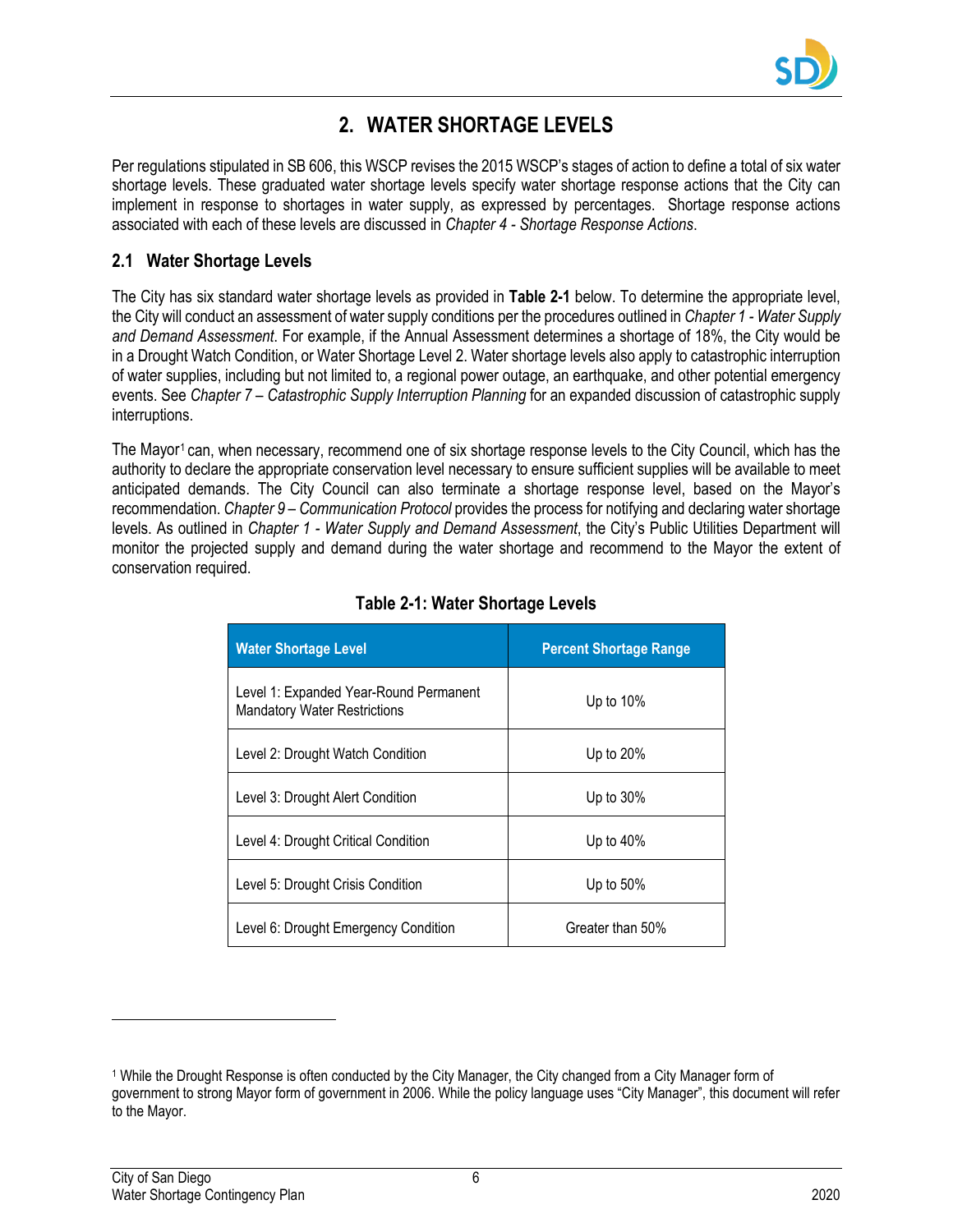

# **3. PENALTIES, CHARGES, AND OTHER ENFORCEMENT OF PROHIBITIONS**

Wasting water is illegal at all times, even when no drought response levels are in effect, and the Emergency Water Regulations prohibit all water waste. The regulations define violations of both the permanent water conservation measures and mandatory conservation measures for Water Shortage Levels 2 through 6. Violations are subject to criminal, civil, and administrative penalties and remedies, which are defined in Chapter 1 of the San Diego Municipal Code. Under a Water Shortage Level 1: Drought Watch Condition, conservation measures are voluntary, so there are no penalties for non-compliance.

The City may penalize those who continue to willfully waste water by using an escalating series of remedies, up to discontinuing water service or installing flow-restricting devices. Remedies in order of issuance are:

- Warning letter.
- Notice of Violation.
- Administrative Citations with penalties of \$100, \$250, \$500, and up to \$1,000.
- Referral to the City Attorney for civil or criminal prosecution.
- Water service restricted or shut off.

Water waste violators will receive a Notice of Violation if a water waste complaint is confirmed. A Notice of Violation does not carry a monetary penalty. If a water waste complaint is not confirmed by City staff, a warning letter is issued instead. Warnings are followed by a site visit from a City code enforcement office to verify if the issue has been resolved. If the problem has not been corrected, the code enforcement officer can issue an Administrative Citation. Each violation is treated on a per property basis, and not a per incident basis. For example, if a property owner has received Notice of Violation for a broken sprinkler head, the next observed violation on the property can result in an Administrative Citation, even if it's for a different fixture. If the problem persists, the case may be referred to the City Attorney and the offender's water service may be restricted or shut off.

Terminating a customer's water service is not taken lightly and would occur only when other enforcement measures have not been effective. The City will consider the following factors as part of a decision regarding appropriate remedies:

- Water shortage level in effect.
- Prior enforcement remedies applied.
- Public health and safety.
- Amount of water being used in violation.
- Impact of the violation.

### **3.1 Appeals and Exemption Procedures**

If, due to unique circumstances, a specific requirement of this WSCP would result in undue hardship to a customer using City of San Diego water or to property upon which City of San Diego water is used, that is disproportionate to the impacts to City of San Diego water users generally or to similar property or classes of water uses, then the customer may apply for a variance to the requirements as provided in this subsection.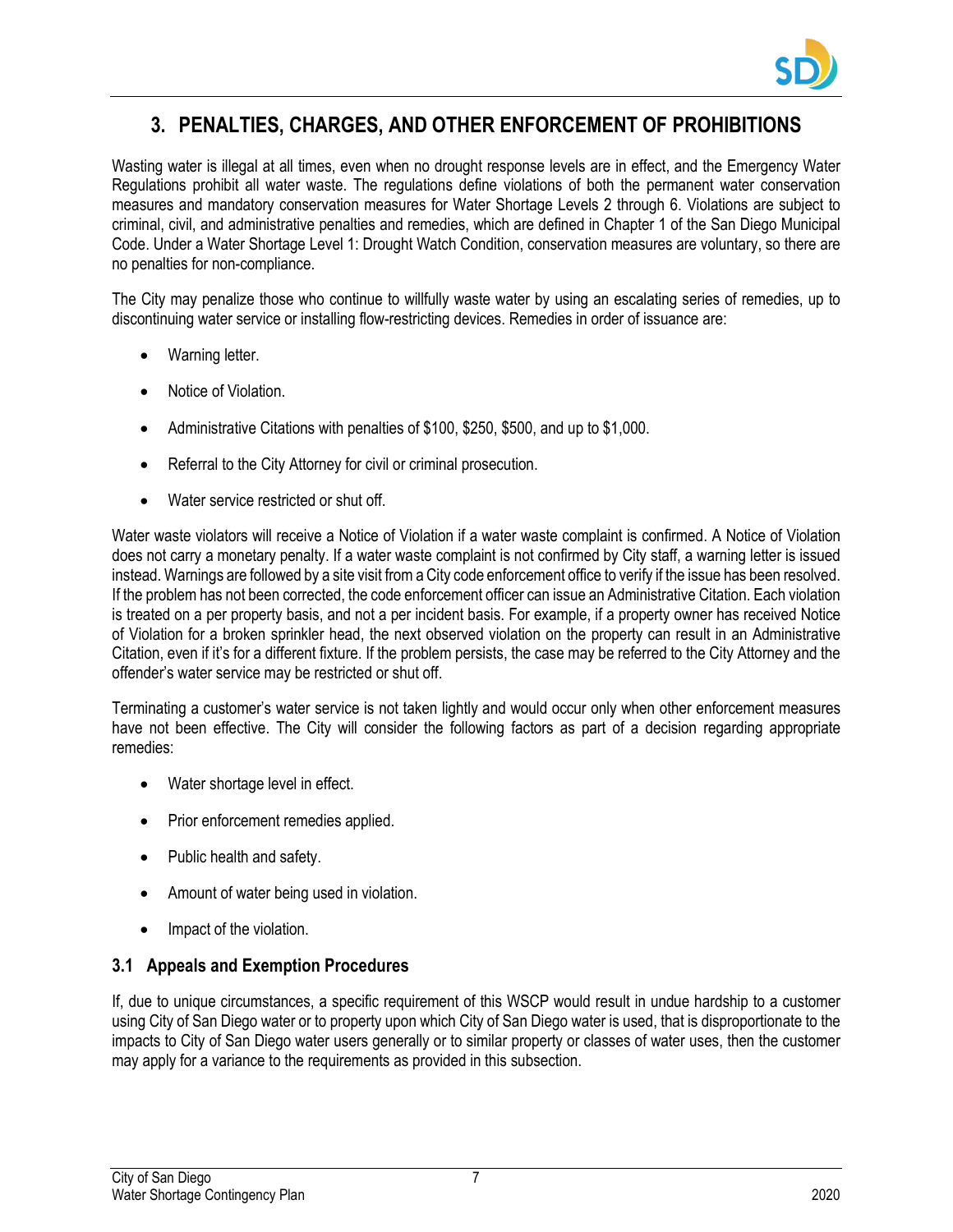

The variance may be granted or conditionally granted, only upon a written finding of the existence of facts demonstrating an undue hardship to a customer using City of San Diego water or to property upon which City of San Diego water is used, that is disproportionate to the impacts to City of San Diego water users generally or to similar property or classes of water user due to specific and unique circumstances of the user or the user's property. The following items are required in order to apply for a variance:

- Application: Application for a variance will be in written form prescribed by the Mayor and will be accompanied by a non-refundable processing fee in an amount set by resolution of the City Council.
- Supporting Documentation: The written application will be accompanied by photographs, maps, drawings, or other pertinent information as applicable, including a written statement of the applicant.
- Approval Authority: The Mayor will exercise approval authority and act upon any completed application after submittal and may approve, conditionally approve, or deny the variance. The applicant requesting the variance will be promptly notified in writing of any action taken. The decision of the City Manager is final. Unless specified otherwise at the time a variance is approved, the variance applies to the subject property during the term of the mandatory drought response.

There are two instances in which an application for variance will be approved.

1. An application for variance will be approved if all the following occur:

- The variance does not constitute a grant of special privilege inconsistent with the limitations upon other City of San Diego customers; and
- because of special circumstances applicable to the property or its use, the strict application of this WSCP would have a disproportionate impact on the property or use that exceeds the impacts to customers generally; and
- the authorizing of such variance will not be of substantial detriment to adjacent properties, and will not materially affect the ability of the City of San Diego to effectuate the purpose of this WSCP and will not be detrimental to the public interest; and
- the condition or situation of the subject property or the intended use of the property for which the variance is sought is not common, recurrent or general in nature.

2. An application for variance will be approved if either of the following occur:

- the property has been adversely impacted by a disaster; or
- proposed alternative water use restrictions for the property would result in greater water savings than the existing water use restrictions.

No relief will be granted to any customer for any reason in the absence of a showing by the customer that the customer has achieved the maximum practical reduction in water consumption in the customer's residential, commercial, industrial, institutional, agricultural, or governmental water consumption.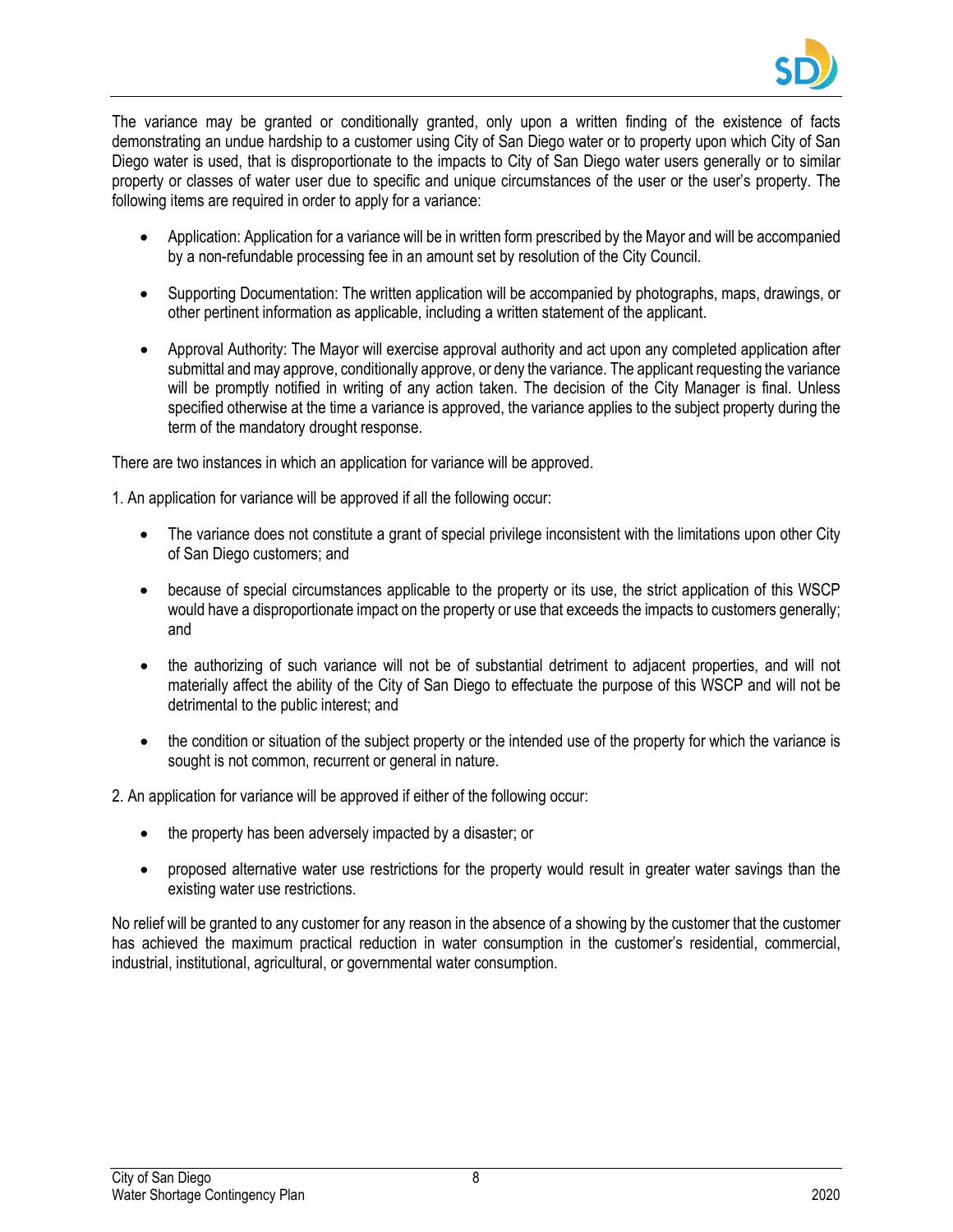

# **4. SHORTAGE RESPONSE ACTIONS**

Per CWC §10632 (a)(4), the City has expanded its list of possible supply shortage mitigation tools. The four types of locally appropriate "shortage response actions" as defined by regulations are:

- Supply augmentation
- Demand reduction actions,
- Operational changes, and
- Mandatory water use prohibitions (in addition to state-mandated prohibitions).

Shortage response actions included in this WSCP are a mix of prohibitions on end use, consumption reduction methods, supply augmentation, and operational change measures. The California Department of Water Resources (DWR) defines prohibitions on end uses as measures to address areas that are the responsibility of end users, such as a broken sprinkler or leaking faucet. Consumption reduction methods are actions invoked by a water agency to reduce consumption, such as expanding public information campaigns and offering water use surveys. Supply augmentation is defined as any action designed to increase the existing supply availability such as the use of emergency storage or acquiring additional transfer water. Operational changes are defined as actions taken by the City to change the way in which existing supplies are used within its service area. Examples of operational change include eliminating hydrant flushing and street cleaning. The applicability of the Emergency Water Regulations is described in §67.3804 of the San Diego Municipal Code. In general, the Emergency Water Regulations do not apply to special supply programs, such as the SDCWA Special Agricultural Rate Programs. The regulations also do not apply, in general, to water drawn from private wells, reclaimed water, water from graywater systems, areas serviced by the Park and Recreation Department, or industrial manufacturing, processing, or research and development.

### **4.1 Permanent Water Waste Prohibitions**

Permanent Water Waste prohibitions are in effect at all times in the City's water service area. These prohibited uses, defined in §67.3803 of the City's Emergency Water Regulations, are intended to promote water conservation as a permanent way of life in San Diego, even during years of normal or above normal precipitation. All permanent water waste prohibitions target end uses, and are included as shortage response actions under Water Shortage Level 1. The following is an abbreviated list of restrictions; the entire list of restrictions is provided in Appendix G, Emergency Water Regulations, of the City's 2015 UWMP:

- No water may leave a customer's property by drainage due to excessive irrigation and/or uncorrected leaks.
- Users must repair or stop all water leaks upon discovery, or within 72 hours of notification by the City.
- No washing down of sidewalks, driveways, parking areas, tennis courts, or other paved areas without using a power washer or a hose with a shutoff nozzle.
- No overfilling of swimming pools and spas.
- No use of non-recirculating ornamental fountains or cascading fountains.
- Vehicles may be washed only in a commercial car wash, or using a hose with an automatic shutoff nozzle or hand-held container.
- No single pass-through cooling systems and no non-recirculating systems are allowed in all conveyer car wash and commercial laundry systems.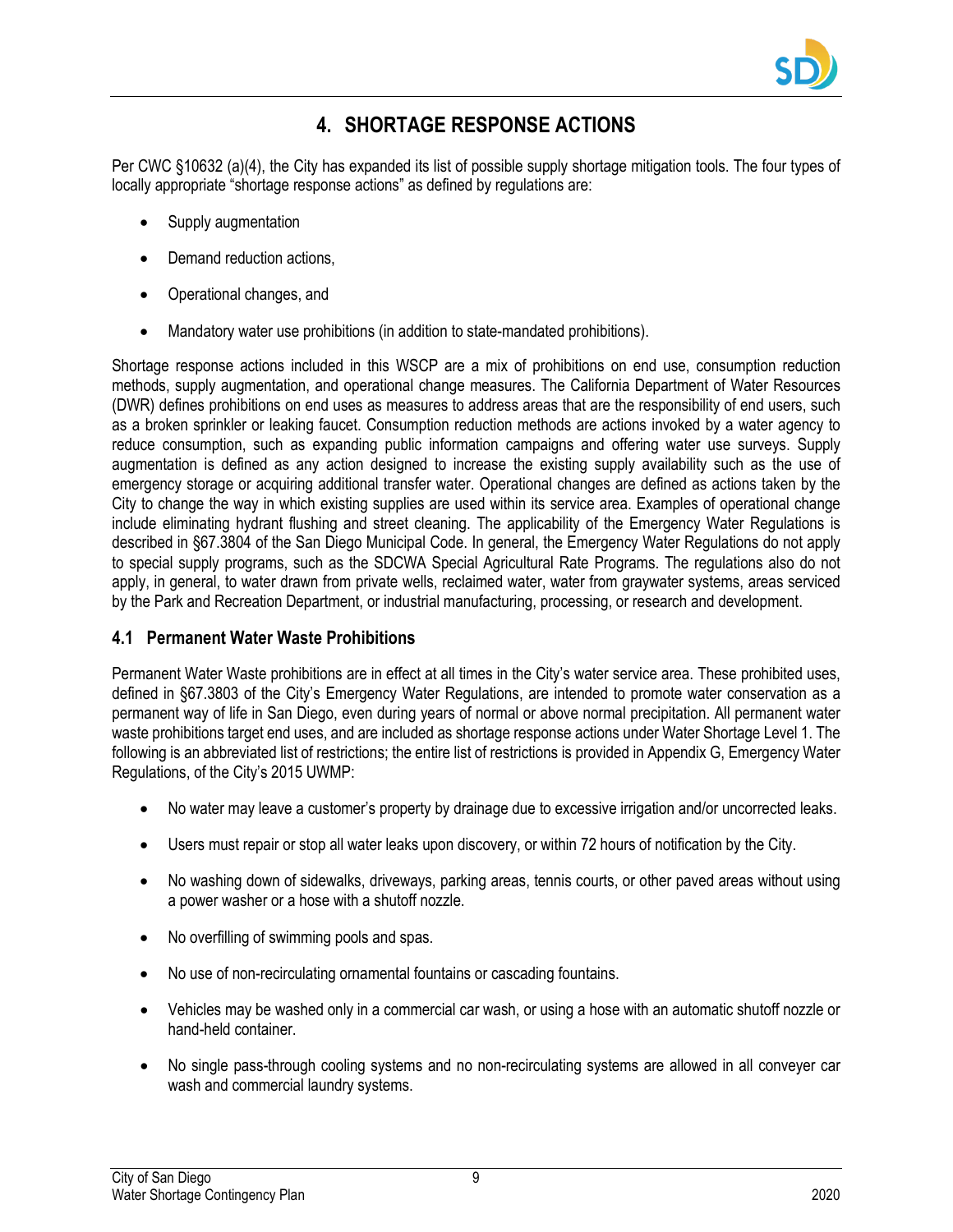

- Restaurants and other food establishments shall only serve and refill water upon request.
- Guests in hotels and motels shall be provided the option of not laundering towels and linens daily.
- Irrigation of potted plants, non-commercial vegetable gardens and fruit trees, residential and commercial landscapes (including golf courses, parks, school grounds, and recreation fields) is limited to the hours before 10:00 am and after 6:00 p.m.
- Irrigation may occur at any time as required by a landscape permit for erosion control; the establishment, repair, or renovation of public use fields for schools and parks; landscape establishment following a disaster; the renovation or repair of an irrigation system with an operator present; or for nursery and commercial growers using a hand-held hose equipped with a positive shutoff device, a hand-held container, or drip or micro-irrigation distribution systems. Irrigation of nursery propagation beds is permitted at any time.

**Table 4-1** below summarizes additional on-going consumption reduction methods implemented by the City which are not included in the Emergency Water Regulations.

<span id="page-12-0"></span>

| <b>Consumption Reduction Method</b>                                                           | <b>Description</b>                                                                                                                                                                                                                                                                                                                                                                                                                                         |
|-----------------------------------------------------------------------------------------------|------------------------------------------------------------------------------------------------------------------------------------------------------------------------------------------------------------------------------------------------------------------------------------------------------------------------------------------------------------------------------------------------------------------------------------------------------------|
| Improve Customer Billing                                                                      | City single-family residential water bill provides data showing usage for the current billing<br>period as compared to last year for each billing period and it also shows average single-<br>family residential use in the area. For non-single-family residential bills, the usage during<br>the current billing period is shown in gallons per day and in hundred cubic feet, and<br>shows usage compared to last year's use and the percentage change. |
| Increase Frequency of Meter Reading                                                           | The City is testing Advanced Metering Infrastructure (AMI) at 11,000 meters, including<br>at 1,000 single-family residences. AMI meters use radio-based technology to read<br>meters, eliminating the need to manually read them and providing real-time data to<br>customers and better tools to conserve water. The Department will be rolling out this<br>technology City-wide over the next several years.                                             |
|                                                                                               | A submetering ordinance requires submeters to be installed in every new multi-unit<br>building with at least three units. This will allow tenants to be billed on their water use,<br>thereby providing a financial incentive to conserve water.                                                                                                                                                                                                           |
| Offer Water Use Surveys                                                                       | Water use surveys are offered for residential customers inside and outside their home,<br>and for commercial landscapes. Water-wise business surveys are offered for<br>commercial, industrial, and institutional users. Staffing for the surveys programs was<br>increased in 2015 in response to the drought. See Section 7 of the City's 2015 UWMP<br>for additional details.                                                                           |
| Provide Rebates or Giveaways of<br>Plumbing Fixtures and Devices                              | Through MWD, the City offers rebates on various water conserving devices. See Section<br>7 of the City's 2015 UWMP for additional details.                                                                                                                                                                                                                                                                                                                 |
| Provide Rebates for Landscape<br>Irrigation Efficiency and water wise<br>landscape incentives | Rebates for landscape irrigation efficiency devices and grass replacement are offered on<br>an ongoing basis. In 2015 funding was increased for grass replacement.                                                                                                                                                                                                                                                                                         |

# **Table 4-1: Additional On-going Consumption Reduction Methods**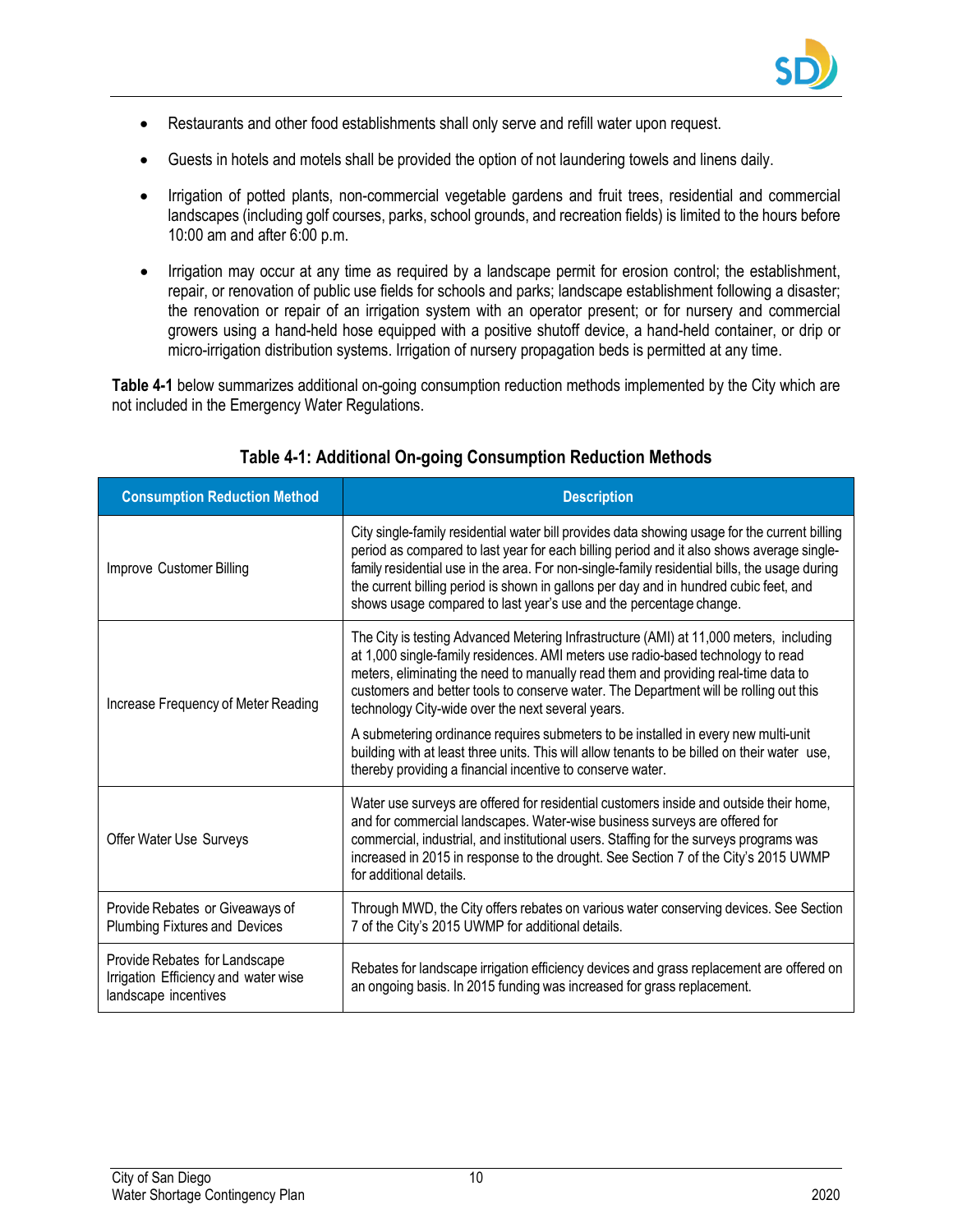

| <b>Consumption Reduction Method</b> | <b>Description</b>                                                                                                                                                                                                                                                                                                                                                                                                                                                                                                                                                                                                                                                                                                                    |
|-------------------------------------|---------------------------------------------------------------------------------------------------------------------------------------------------------------------------------------------------------------------------------------------------------------------------------------------------------------------------------------------------------------------------------------------------------------------------------------------------------------------------------------------------------------------------------------------------------------------------------------------------------------------------------------------------------------------------------------------------------------------------------------|
|                                     | The City actively seeks to minimize the amount of water used for line flushing and<br>has evaluated options to reuse and/or decrease the amount of water required for<br>flushing. However, at this time there is no cost-effective alternative to flushing.                                                                                                                                                                                                                                                                                                                                                                                                                                                                          |
| Decrease Line Flushing              | SDPUD works closely with the Public Works Department to track, reduce, and limit the<br>amount of water necessary to meet water quality requirements in new lines. Public<br>Works has implemented a tracking form used by contractors to meter flushing. This<br>information is being gathered to accurately determine if appropriate or excessive water is<br>being used for flushing. The information may ultimately be used to revise contract<br>documents and specifications related to flushing, to reduce waste.                                                                                                                                                                                                              |
| Reduce System Water Loss            | The City is conducting water system audits on a yearly basis using the American Water<br>Works Association's (AWWA) Water Audit Software, as discussed in Subsection 4.3.2. of<br>the City's 2015 UWMP. Additionally, the City has a goal of replacing more than 30 miles<br>of water mains per year to reduce losses.                                                                                                                                                                                                                                                                                                                                                                                                                |
| Increase Water Waste Patrols        | In response to the recent drought, the City is enforcing mandatory reduction measures<br>by using staff from the Public Utilities and the Transportation & Stormwater<br>Departments. When customers continue to waste water after being informed not to do<br>so, the City's Code Enforcement Section steps in. Additionally, the City has a Waste No<br>Water app available for iPhones and Android operating systems, allowing users to take a<br>photo of a problem or concern and link the address using the app's GPS. This<br>information is then conveyed to SDPUD Water Conservation staff for investigation and<br>response. Additional information regarding the app is available in Section 7 of the City's<br>2015 UWMP. |

### **4.2 Shortage Response Actions**

In addition to basic measures, which are always in effect, there are different types of response actions that can be implemented by the City in the event of a supply shortage. These response measures represent a "toolbox" with a range of actions that can be used in combination, depending on the severity and duration of the shortage.

The City employs numerous shortage response actions to mitigate water shortages during drought conditions or catastrophic events. Some of these response actions are detailed in the Emergency Water Regulations, while others go beyond the regulations. As specific drought response levels are implemented, the City will closely monitor projected available supply and demand per the Annual Assessment. Depending on these projections, the shortage response actions would either be implemented or expanded to appropriately respond to shortages.

The shortage response actions presented in this WSCP were developed through the coordinated effort of multiple City departments and builds on the City's 2015 WSCP. The combination of shortage response actions associated with each water shortage level considered the estimate of extent to which the supply gap was reduced. The first two water shortage levels focus on low-hanging actions so as to delay, indefinitely, the reductions to rate-payer quality of life. In addition, implementing supply augmentation strategies, such as considering SDCWA's carryover storage program, early on allows water customers to maintain their standard of living. Water Shortage Level 1 includes expanded yearround water restriction found in the City's municipal code (§67.3803). Water Shortage Level 2 builds on actions outlined in Level 1 with the addition of one operational change and a supply augmentation strategy. An increase in mandatory prohibitions and the use of emergency storage withdrawals in Levels 5 and 6 reflect the urgency of mitigating shortages as drought conditions worsen.

Shortage response actions from previous levels are assumed to remain in effect as the water shortage level increases. The mix of shortage response actions in any given level is designed to produce an additional 10% of demand reductions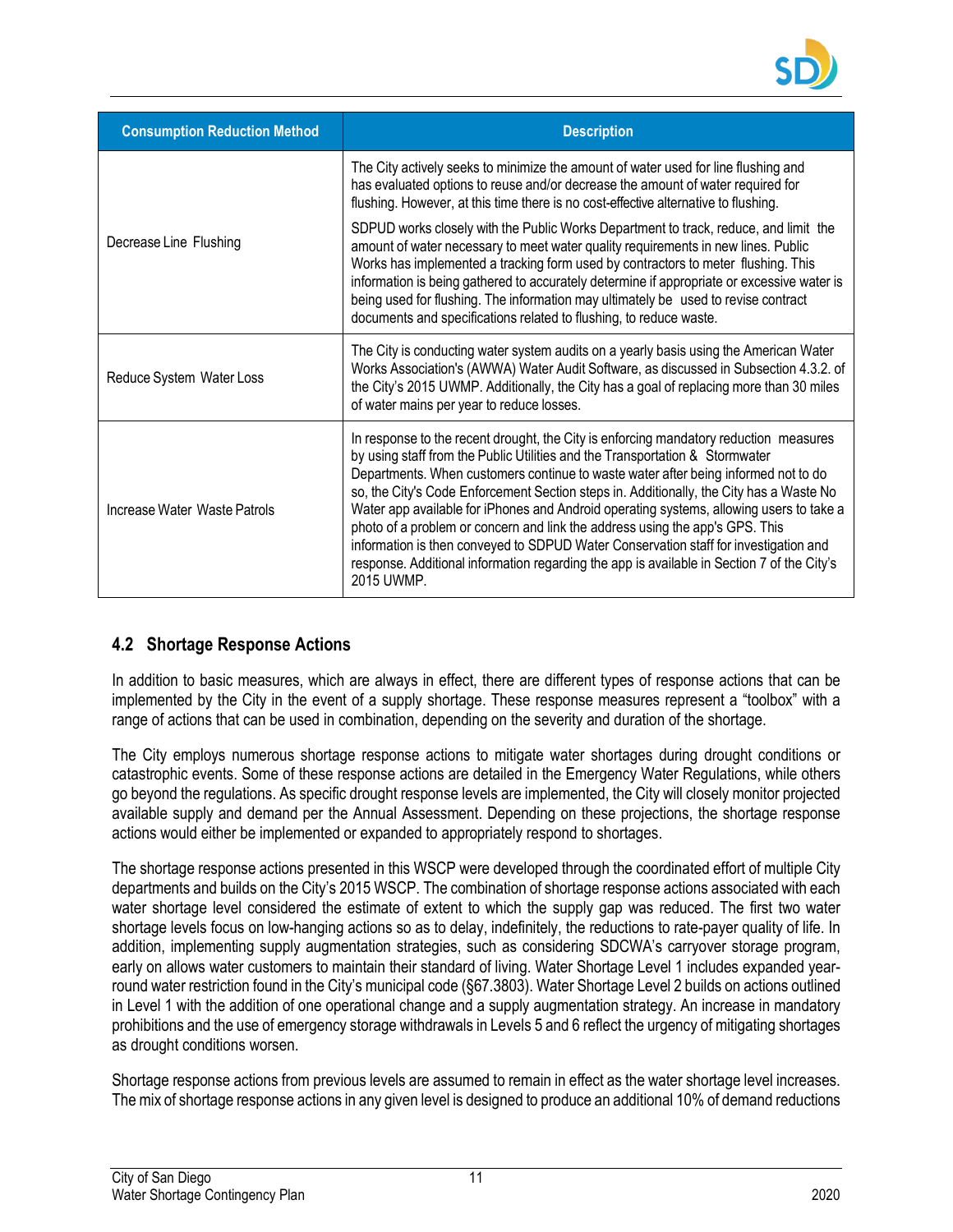

above the previous level's reduction. Level 3 shortage response actions in conjunction with those implemented in Levels 1 and 2 are anticipated to provide a combined demand reduction total of up to 30%.

The following subsections list the combinations of shortage response actions associated with each of the six WSCP Water Shortage Levels. The categories of "high," "medium," or "low" are assigned to each shortage response action based on the estimated extent to which it is able to reduce the supply gap. These shortage response actions are also presented in table format in **Appendix A**.

#### **4.2.1 Water Shortage Level 1: Expanded Year-Round Permanent Mandatory Water Restrictions**

Water Shortage Level 1 constitutes a consumer demand reduction of up to 10%. Shortage response actions listed under this level include the expanded enforcement of permanent water waste prohibitions listed in Section 4.1 and provided in the City's Emergency Water Regulations. In addition, the following shortage response actions have been included in Water Shortage Level 1:

- Low: Increase outreach efforts for high-volume customers and expand leak alert program.
- Low: Increase voluntary conservation.
- Medium: Expanded enforcement of Permanent Water Waste Prohibitions.

#### **4.2.2 Water Shortage Level 2: Drought Watch Condition**

The City implements a Water Shortage Level 2: Drought Watch Condition when there is reasonable probability of a supply shortage, and when demand needs to be reduced by up to 20% to ensure there will be sufficient supplies to meet demands. To reduce consumption during a Drought Watch Condition and all higher levels of conditions, the City will increase its public education and outreach efforts to build awareness of voluntary water conservation practices and all permanent water waste prohibitions. The shortage response actions under a Drought Watch Condition appears below:

- Low: Areas with no irrigation system must use a hand-held hose with a shutoff nozzle, hand-held container, or a garden hose sprinkler system on a timer.
- Low: Irrigation is prohibited during and within 48 hours of a rain event.
- Low: Washing of automobiles, vehicles, airplanes, and other mobile equipment is permitted only before 10:00 a.m. or after 6:00 p.m. with a hand-held container or a hand-held hose with shutoff nozzle. Washing is permitted at any time at commercial car washes. Car washes that do not use partially recirculated water will be subject to volume limits designated by a resolution of the City Council. Boats and boat engines are permitted to be washed down after use. Mobile equipment washings are exempt from these regulations where the health, safety, and welfare of the public are contingent upon frequent vehicle washings.
- Low: Landscape irrigation is limited to no more than three assigned days per week on a schedule posted by the Mayor. This does not apply to commercial growers or nurseries, nor to the irrigation of golf course greens and trees.
- Medium: Use of recycled or non-potable water, when available, is required for construction purposes.
- Medium: Prohibition of car washing.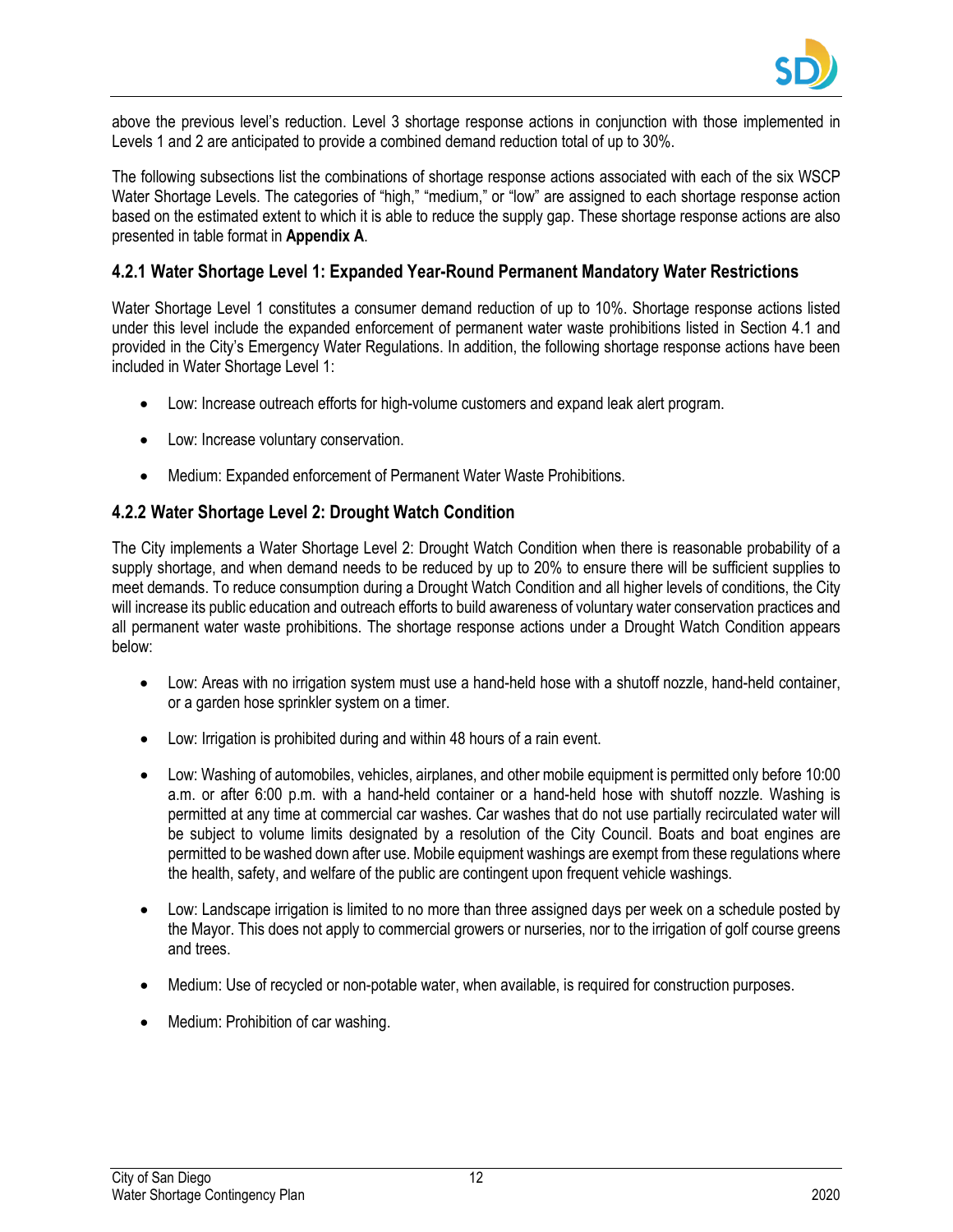

# **4.2.3 Water Shortage Level 3: Drought Alert Condition**

A Water Shortage Level 3: Drought Alert Condition is implemented when demand must be reduced up to 30% to ensure sufficient supplies. During a Drought Alert Condition, a new set of mandatory water conservation practices takes effect, in addition to all Permanent Water Waste Prohibitions, Level 1, and Level 2 conservation practices. A list of the Water Shortage Level 3 shortage response actions appears below:

- Low: Construction operations receiving water from a fire hydrant meter or water truck will not use water beyond that required for normal construction activities. Construction projects requiring water for new landscaping materials shall adhere to the designated irrigation hours of before 10:00 a.m. and after 6:00 p.m.
- Low: Water from fire hydrants is limited to firefighting.
- Low: Landscaped irrigation of areas not covered by sprinklers is limited to two assigned days per week using a hand-held container, hand-held hose with shutoff nozzle, or low volume non-spray irrigation, such as a soaker hose.
- Low: Operation of ornamental fountains is prohibited, except when needed for maintenance.
- Medium: Landscape irrigation using sprinklers is limited to no more than five minutes per watering station during two assigned days per week, on a schedule established by the Mayor. The five-minute limit per watering station does not apply to landscape irrigation systems using water efficient devices, including drip/micro-irrigation systems and stream rotor sprinklers.
- Medium: Car wash must reuse water.
- Medium: Prohibition on street cleaning.
- High: SDCWA Carryover Storage Program.

During a Drought Alert Condition, the Mayor may recommend and implement a water allocation per account as an additional tool to reduce consumption and establish a schedule of surcharges or penalties for exceeding the water allocation. These actions are subject to passage of a resolution by the City Council. Water conservation measures required under the Drought Watch and Alert conditions could be suspended by resolution of the City Council, if a water allocation is in effect.

### **4.2.4 Water Shortage Level 4: Drought Critical Condition**

Water Shortage Level 4: Drought Critical Condition is implemented when demand must be reduced up to 40% to ensure sufficient supplies. During a Drought Critical Condition, a new set of mandatory water conservation practices takes effect, in addition to all Permanent Water Waste Prohibitions and additional restriction practices that became mandatory under Water Shortage Level 1, Level 2, and Level 3. The Drought Critical Condition's mandatory conservation practices apply to industrial manufacturing, processing, or research and development, which are exempt, under certain conditions, from the Drought Watch and Drought Alert conditions. The list of shortage response action options available for Water Shortage Level 4 appears below:

- Low: Irrigating potted plants, non-commercial vegetable gardens, and fruit trees may take place on any day, but only before 10:00 a.m. or after 6:00 p.m.
- Low: Operation of cascading and recreational fountains is prohibited, except to the extent needed for maintenance.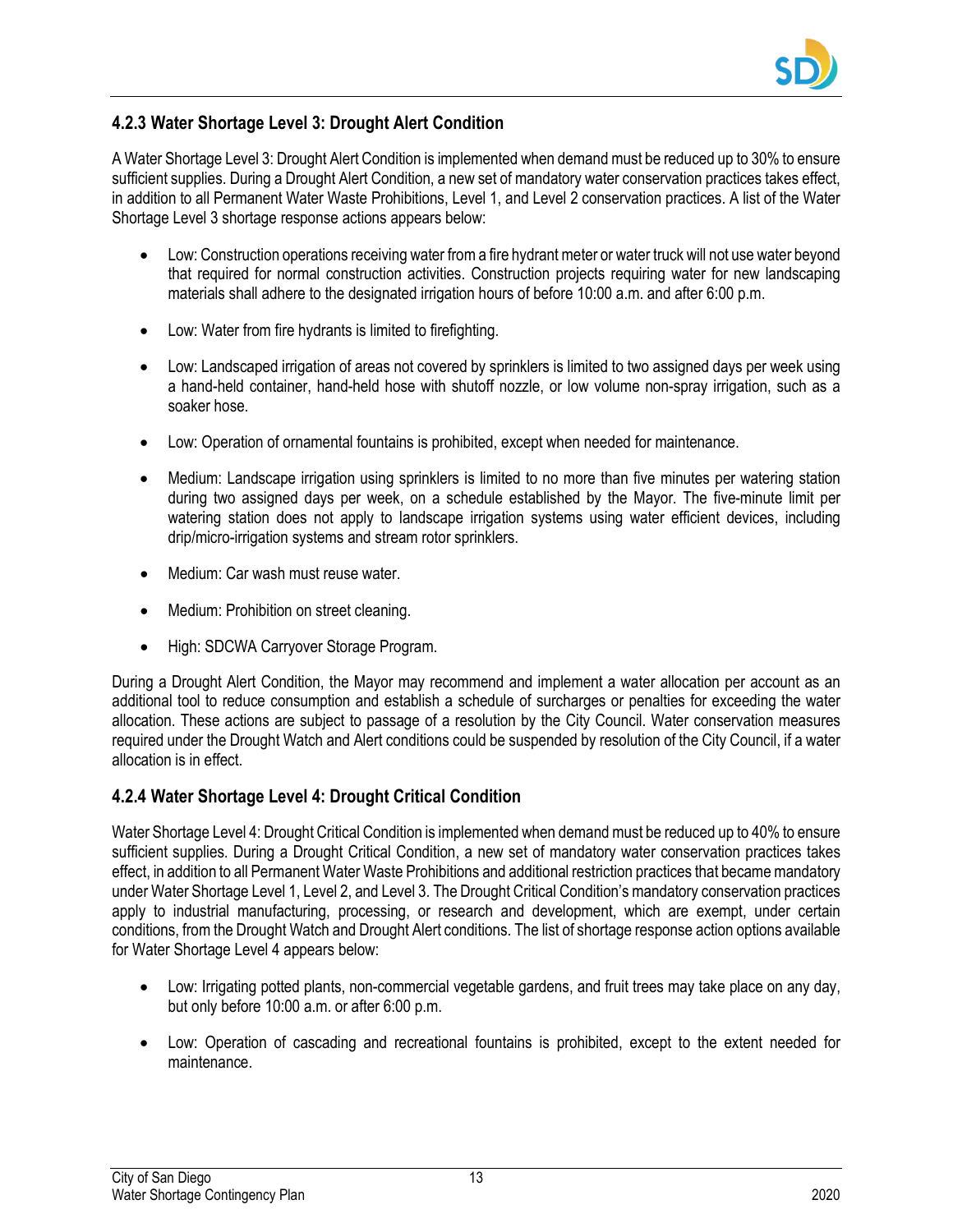

- Medium: Landscape irrigation is limited to two assigned days per week and to no more than five minutes per watering station, or no more than 18 minutes per day with impact rotors, rotating nozzles, or micro-spray heads. This condition does not apply to commercial growers or nurseries, or to the irrigation of golf course greens.
- Medium: Refilling ornamental lakes or ponds is prohibited, except to the extent necessary to sustain plants or animals that were present in the water feature before a water shortage level was declared.
- Medium: Washing vehicles is prohibited, except at commercial car washes that recirculate water, or by using high pressure/low volume wash systems.
- High: Suspension of specific municipal uses such as hydrant flushing, street cleaning, and water‐based recreation.
- High: Increase initiative to install pressure regulators to all homes and businesses that do not currently have one and require a downward adjustment to 60 pounds per square inch (PSI).

During a Drought Critical Condition, the Mayor may recommend and implement a water allocation per account as an additional tool to reduce consumption and establish a schedule of surcharges or penalties for exceeding the water allocation. These actions are subject to passage of a resolution by the City Council. Water conservation measures required under the Drought Watch, Alert, and Critical conditions could be suspended by resolution of the City Council, if a water allocation is in effect.

### **4.2.5 Water Shortage Level 5: Drought Crisis Condition**

Water Shortage Level 5: Drought Crisis Condition is implemented when a water shortage emergency requires that demand be reduced up to 50% to ensure sufficient supplies. During a Drought Crisis a new set of mandatory conservation measures takes effect, in addition to all Permanent Water Waste Prohibitions. Mandatory conservation practices imposed under Water Shortage Levels 1 through 4 remain in effect. The list of shortage response actions available during a Drought Crisis Condition appears below:

- Medium: Stop all landscape irrigation, except crops and landscape products of commercial growers and nurseries. This does not apply to:
	- $\circ$  Maintenance of trees and shrubs watered no more than two assigned days per week and by using a hand-held container, hand-held hose with an automatic shutoff nozzle, or low-volume non-spray irrigation.
	- o Maintenance of existing landscaping for fire protection.
	- o Maintenance of plant materials identified to be rare or protected by City Council policy, or essential for the well-being of rare animals.
	- $\circ$  Maintenance of landscaping within active parks and playing fields, day care centers, school grounds, cemeteries, and golf course greens, with maximum irrigation of two days per week.
- Medium: Stop filling or refilling residential pools and spas.
- High: Suspension of potable water use for irrigation (100% reduction).
- High: City emergency storage withdrawals.
- High: Locally appropriate supply augmentation as per SDCWA WSCP.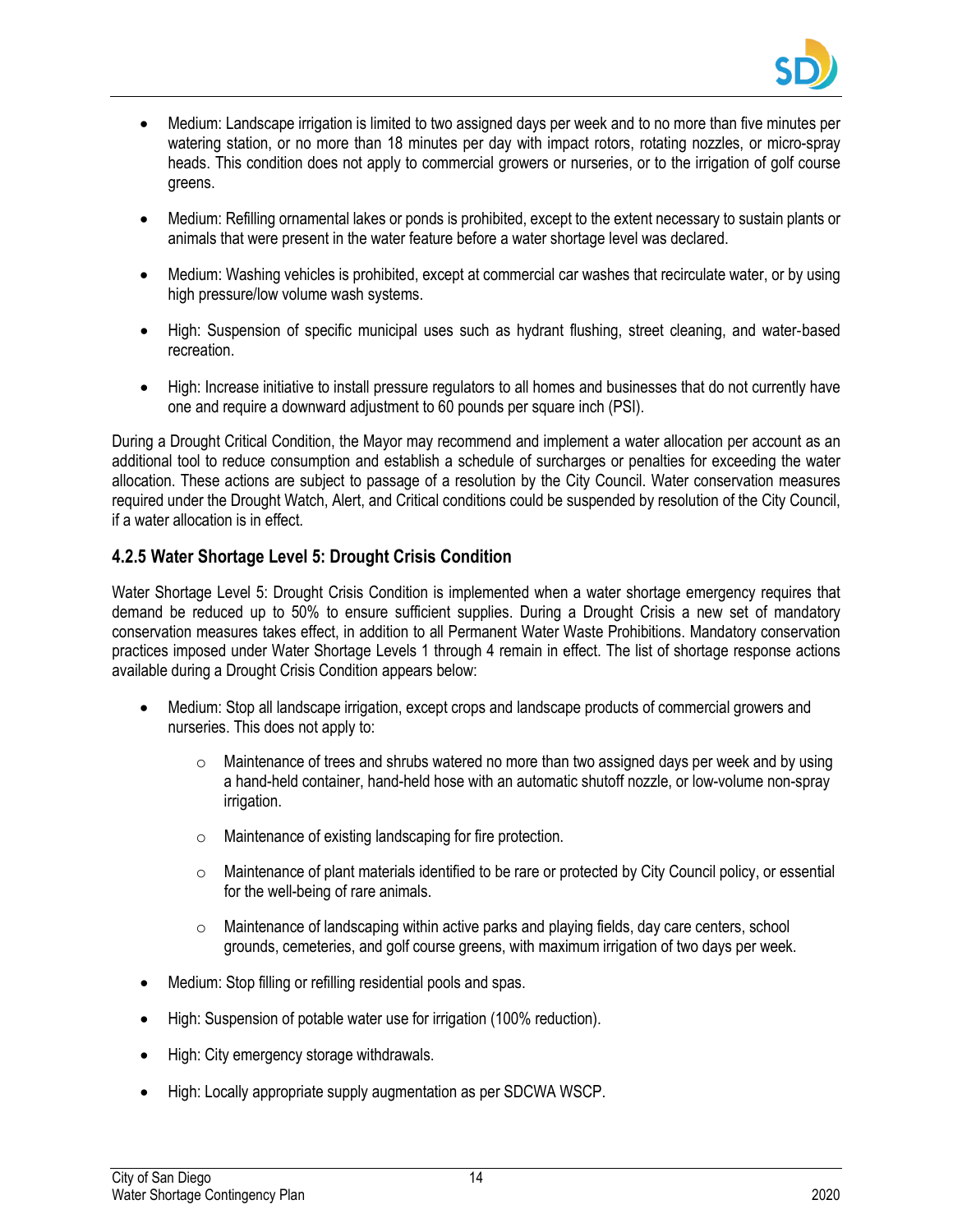

• High: Increase initiative to install pressure regulators to all homes and businesses that do not currently have one and require a downward adjustment of all pressure regulators from 60 PSI to 50 PSI.

### **4.2.6 Water Shortage Level 6: Drought Emergency Condition**

Water Shortage Level 6: Drought Emergency Condition is implemented when a water shortage emergency requires that demand be reduced greater than 50% to ensure sufficient supplies. During a Drought Emergency a new set of mandatory conservation measures takes effect, in addition to all Permanent Water Waste Prohibitions. Mandatory conservation practices that were imposed Levels 1 through 5 remain in effect. A list of available shortage response actions under Water Shortage Level 6 appears below:

- High: Use of flow restrictors on accounts that are non-responsive to outreach, and other mandatory restrictions and enforcement, as necessary.
- High: Stop all landscape irrigation. This does not apply to:
	- o Maintenance of trees and shrubs watered no more than two assigned days per week and by using a hand-held container, hand-held hose with an automatic shutoff nozzle, or low-volume non-spray irrigation.
	- o Maintenance of existing landscaping for fire protection.
	- $\circ$  Maintenance of plant materials identified to be rare or protected by City Council policy, or essential for the well-being of rare animals.
- High: City emergency storage withdrawals.
- High: Locally appropriate supply augmentation as per SDCWA WSCP.
- High: Increase initiative to install pressure regulators to all homes and businesses that do not currently have one and require downward adjustment of all pressure regulators from 50 PSI to 40 PSI.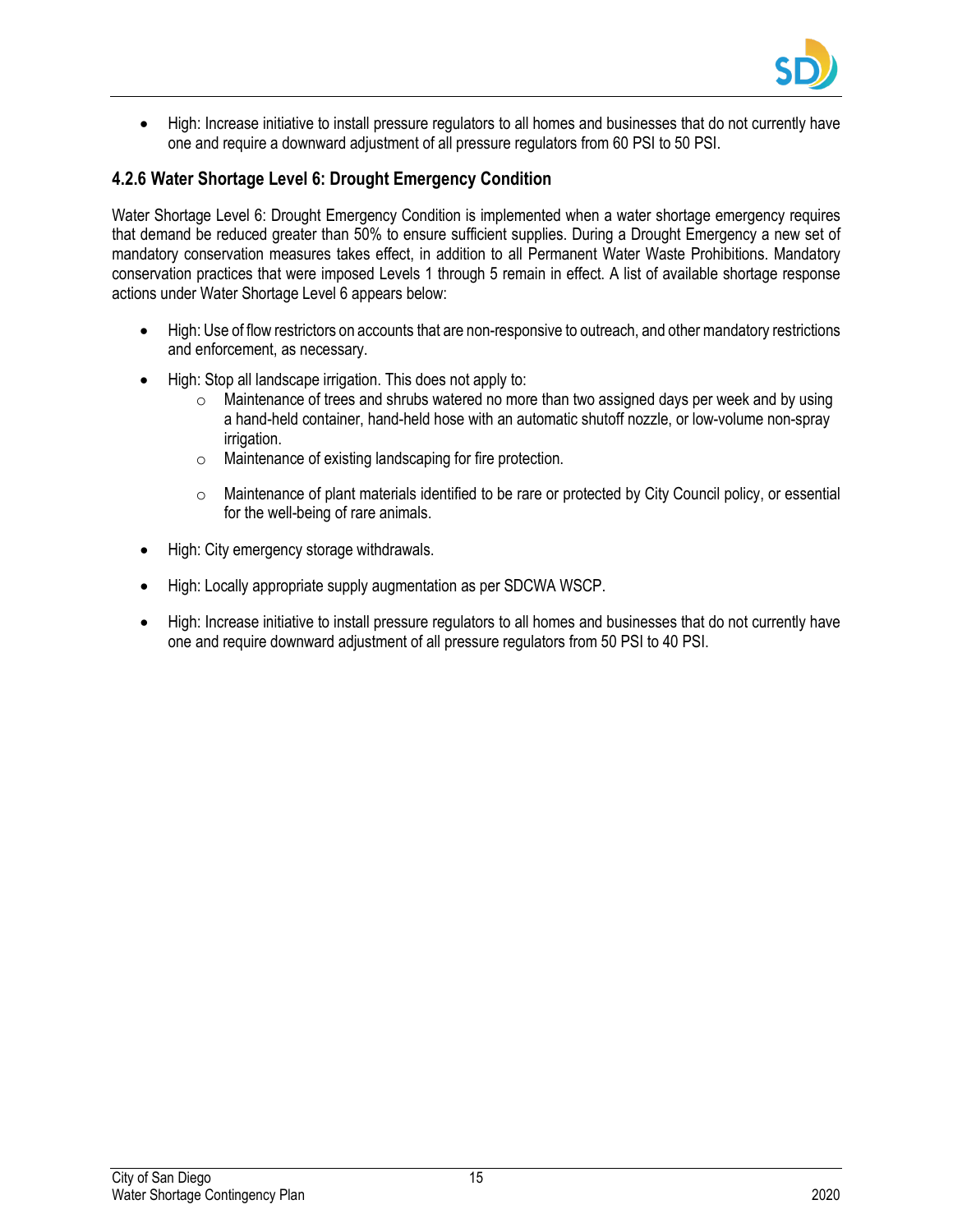

# **5. DETERMINING WATER SHORTAGE REDUCTIONS**

### **5.1 Monitoring and Reporting**

The City monitors how effective the combination of shortage response actions in each water shortage level is with meters. The City meters both water supplies entering the distribution system, and water consumed by individual customers. The City can compare this meter data with water use in prior months and during non-drought years to determine if it is achieving specific percentage goals for water consumption associated with the drought response levels. If the goals are not being met, the City can implement additional shortage response actions.

The City is also required to report total monthly production to the SWRCB in compliance with Governor Brown's Executive Order B-29-15 and more recently B-36-15, as described in the introduction of this WSCP.

#### **5.2 Reevaluation and Improvement Procedures**

Reevaluation and improvement procedures are used to ensure shortage risk tolerance is adequate and appropriate water shortage mitigation strategies are implemented as needed. The WSCP will be re-evaluated at least every five years in coordination with the UWMP update or at the discretion of the City Council. An evaluation on the effectiveness of the water shortage response actions on demand levels will be conducted following the future implementation of the WSCP. The evaluation will compare the expected percent demand reduction against actual reductions, and shortage response actions in the WSCP will be revised appropriately. The City will also assess the effectiveness of the communication plan so that it may be modified as appropriate in the future.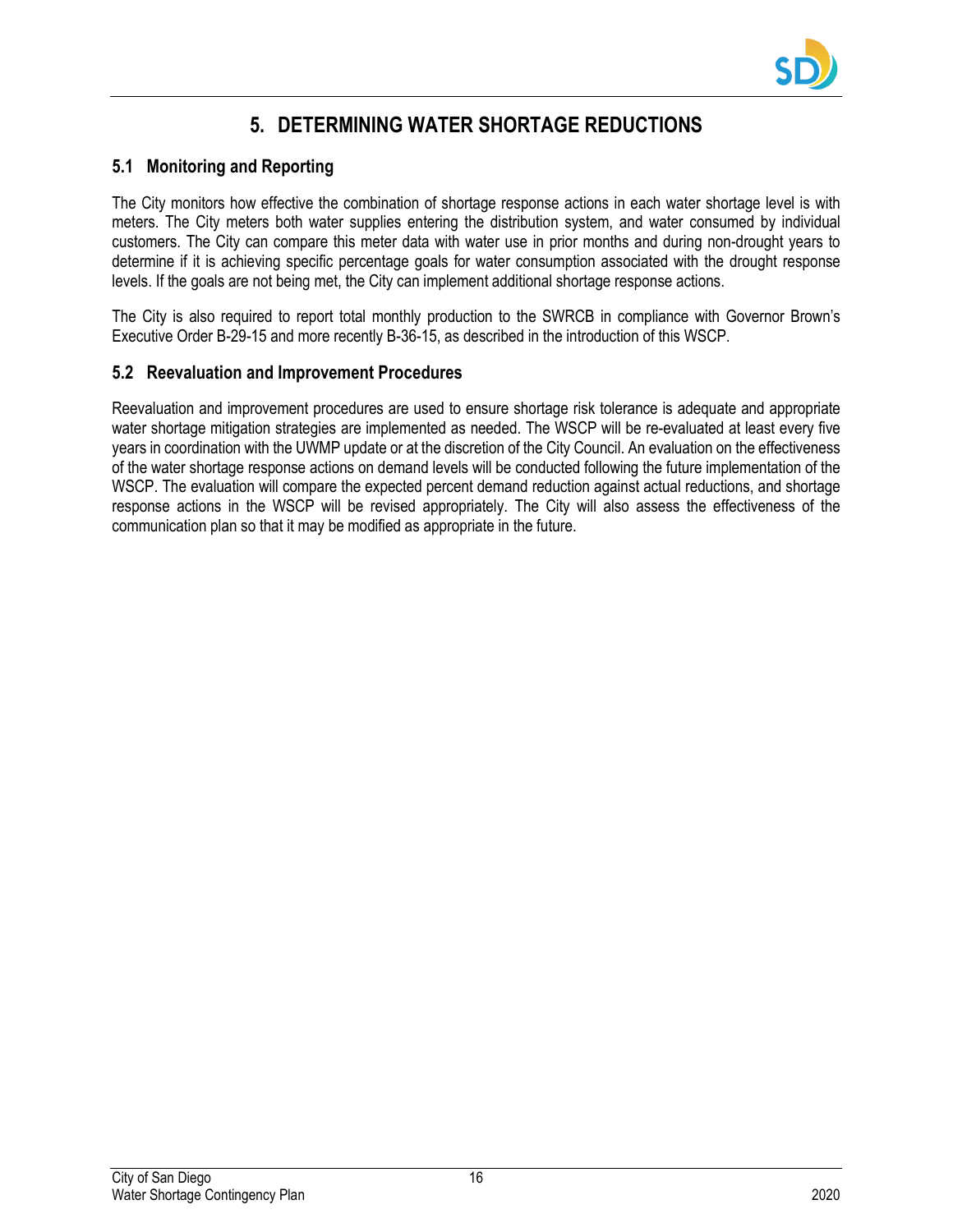

# **6. REVENUE AND EXPENDITURE IMPACTS**

When customers reduce their water consumption in response to prolonged water shortages or emergency situations, revenues for the City's Water Enterprise Fund (Fund) decline as a result. However, a portion of the Fund's expenditures are fixed regardless of how much water customers use. To remedy this imbalance of revenues versus expenditures, the City may have to increase rates and/or reduce or defer capital improvements. This is necessary to meet contractual requirements of bond holders related to outstanding debt, as the City must maintain a minimum debt service coverage ratio. Maintaining targeted debt service ratios is critical to obtaining future funding for capital projects needed to improve water system reliability and mitigate against future droughts and emergencies. In 2015 the City completed a Cost of Service Update for the City's Water Enterprise Fund to determine necessary rate changes.

### **6.1 Water Rate Structure**

The City's current water rate structure, adopted on November 17, 2015, with an effective date of January 1, 2016, accounts for consumption reductions, among other variables, in meeting the Governor's mandate of a 16% reduction for the City from June 2015 to February 2016. The rate structure included increases on January 1, 2016, and then annually on July 1 for the ensuing four fiscal years through 2020. The Cost of Service Update indicated that revenues would be sufficient throughout the rate increase period to recover 100% of the total cost of service, accounting for the Governor's mandated 16% reduction. As adopted, the rate structure assisted the City in generating sufficient revenues to operate, manage, and maintain its facilities and services, even during State-mandated water use restrictions.

The City's rate structure uses a tiered conservation structure for single-family residential customers. The structure uses four consumption-based tiers with progressively higher commodity charges at each tier to pay for the increased costs related to peak demands. Assets like storage facilities, treatment plants, pump stations, and pipelines have to be built to not only handle average daily demand, but to handle peak hour demands plus fire suppression flow. The singlefamily residential class typically exhibits the highest peaking factor among the user classes, therefore have been singled out with the tiered structure. Those customers who use more water create the need for the larger, more expensive, facilities, thus pay for higher priced water. The tiered structure has also been proven to encourage conservation.

The rate structure also includes a pass-through adjustment that applies to all water users. As previously discussed in this UWMP, the City purchases the majority of its water from the SDCWA. In turn, SDCWA purchases a large portion of it supplies from MWD. Scarcities in statewide and regional water supplies have raised the cost of imported water while reducing availability. The rate increases from SDCWA and MWD are used to calculate the overall dollar impact to the City based on assumed purchases for the current fiscal year. The pass-through percentage increase to the City's customers is calculated as the impact amount as a percentage of total assumed sales, so that the City only collects the impact amount. EXAMPLE: If SDCWA imposes a 2% increase resulting in a \$5 million impact to the City for water purchases; and the City expects to sell \$500 million worth of water that year; it would raise rates by 1% to city customers (1% of \$500 million is \$5 million).

### **6.2 Use of Financial Reserves**

The City does not anticipate tapping any reserves to maintain operations during a drought or emergency. The current rate structure accounts for the State's mandatory 16% demand reduction and incorporates pass-through adjustments associated with future increases in water purchases from SDCWA. However, if revenue shortfalls were to occur, the City could consider the options of deferring operation and maintenance and capital program projects, using emergency storage water, or drawing from one or more of the available reserve funds. Any reallocation of capital project funding to meet short-term emergency needs would be restricted by bond covenants that require bond proceeds to be used exclusively for capital projects.

There are currently three applicable reserve funds that could serve in the event of a revenue loss resulting from reduced water demands under a future reduction mandate: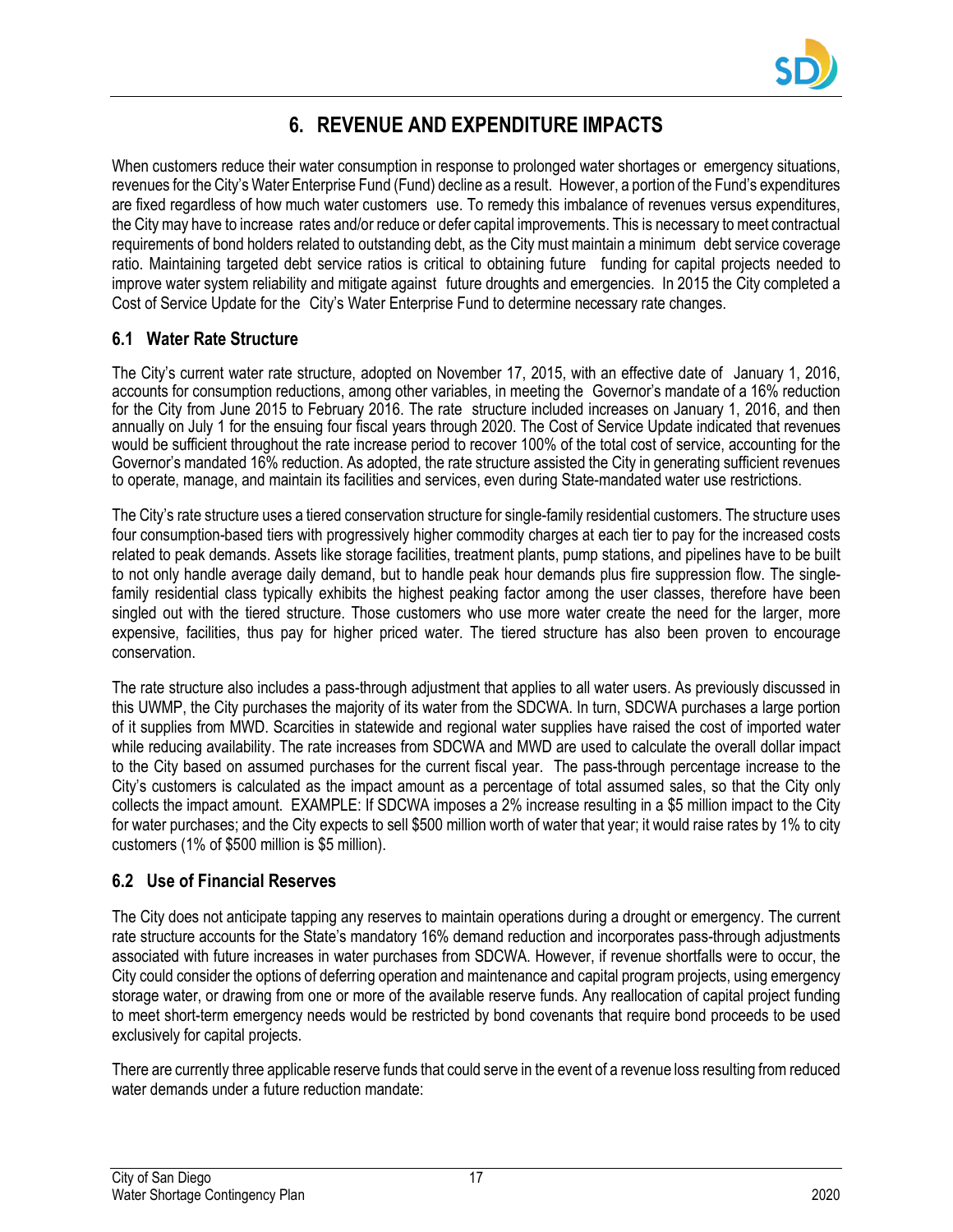

- Secondary Purchase Reserve. Intended to be equal to 6% of the annual water purchase budget, this fund is earmarked as an emergency reserve for the purchase of water in the event of drought or other emergency that suddenly disrupts the normal supply. City Council action is required to appropriate this reserve.
- Operating Reserve. Intended to be used in the event of a catastrophe that prevents the utility from operating in its normal course of business, with a target level equivalent to 70 days of operation. Any request to utilize the Emergency Operating Reserve must include a plan and timeline for replenishment, which may be in conjunction with the City Council authorization of a future cost of service study and rate adjustment. City Council approval is required to appropriate this reserve.
- Rate Stabilization Reserve. Transfers in and out of this fund serve as a revolving mechanism to mitigate potential fluctuations in the rates for the Water System operations and maintain stable debt service coverage ratios for the Outstanding Obligations. Use of the Rate Stabilization Reserve is based upon the recommendation of Public Utilities and approved by the City's Chief Financial Officer.

Without the use of these reserves or emergency storage water, it could be necessary to increase rates if deliveries fall significantly during periods of substantial reductions. The use of reserves would ultimately require rate increases because the reserves would need to be replenished, but the increases could be spread over multiple years. The timing and the amount of the reserves used would be evaluated based on the significance of the rate increases, the ability to reduce variable operation and maintenance costs and defer capital projects, the availability of emergency storage water, the timing of additional debt issuances, and the possibility of a downgrade in the debt rating.

### **6.3 Potential Revenue Reductions & Expenses Associated with Activated Shortage Response Actions**

Potential revenue reductions and expenses associated with activated shortage response actions are varied depending on shortage response action. As mentioned above, customer reductions in water use consumption will result in declining revenues during a shortage. Increased enforcement and auditing of existing water waste prohibitions could increase operational expenditures. In addition, increase outreach efforts may require more staff time and resources.

# **6.4 Measures to Mitigate Revenue and Expenditure Impacts During Shortages**

The City has many ways to mitigate the effects of prolonged water shortages or emergencies on revenues and expenditures, as previously discussed. The City is performing another Cost of Service Update to address the needs of the Department going forward and is anticipating further rate increases starting Fiscal Year 2022 and will contain pass-through adjustments. As discussed in Section 6.1. any future rate increases would have to be approved by the City Council via the Proposition 218 noticing and Public Hearing process. **Table 6-1** summarizes the measures discussed in this section.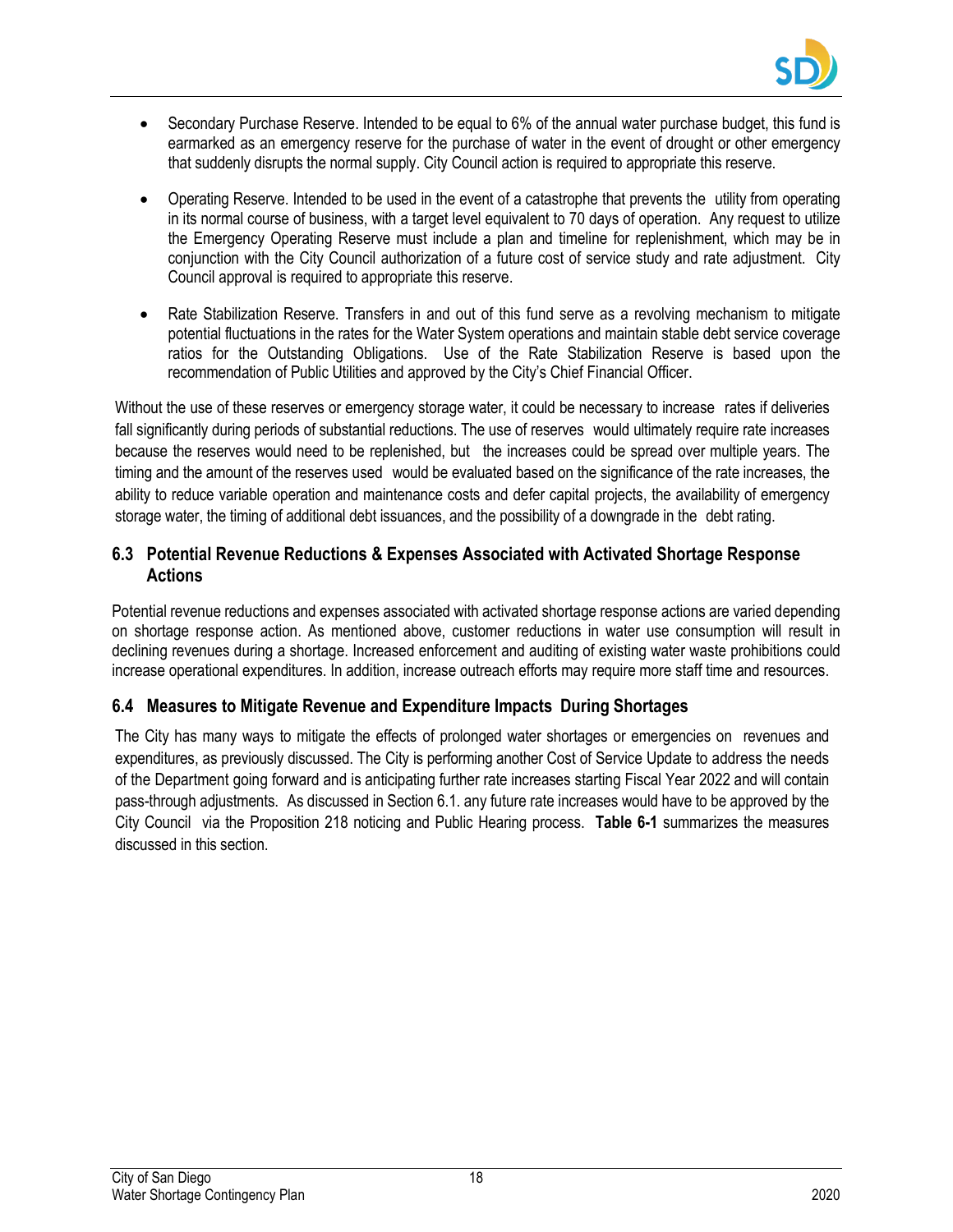

<span id="page-21-0"></span>

| <b>Name of Measure</b>                                   | <b>Summary of Effects</b>                                                                                                                       |
|----------------------------------------------------------|-------------------------------------------------------------------------------------------------------------------------------------------------|
| Use of emergency water storage and other                 | Makes water available to avoid revenue losses resulting from decreased<br>sales, and expenditure increases caused by purchasing imported water. |
| local water resources during times of shortage           | Protects against potential higher cost or surcharges on imported water<br>during shortages.                                                     |
| Use of Secondary Purchase Reserve                        | Allows the purchase of water during a sudden disruption of supply during<br>drought or other emergency.                                         |
| Use of Operating Reserve                                 | Provides for unanticipated needs when normal water supply is disrupted<br>by a catastrophic event.                                              |
| Use of Rate Stabilization Reserve                        | Provides a source of funds to mitigate future rate increases by maintaining<br>legal covenanted rates.                                          |
| Reductions in expenditures through possible<br>deferrals | Reduces current operational expenditures to compensate for reduction in<br>water sales revenue.                                                 |
|                                                          | Delays operations & maintenance and capital improvements.                                                                                       |
| Council approved rate increase                           | Provides additional revenues when water sales decline or expenditures<br>increase.                                                              |
|                                                          | Replenishes reserve funds used to offset effects of shortages.                                                                                  |

# **Table 6-1: Summary of Measures to Mitigate Revenue and Expenditure Impacts**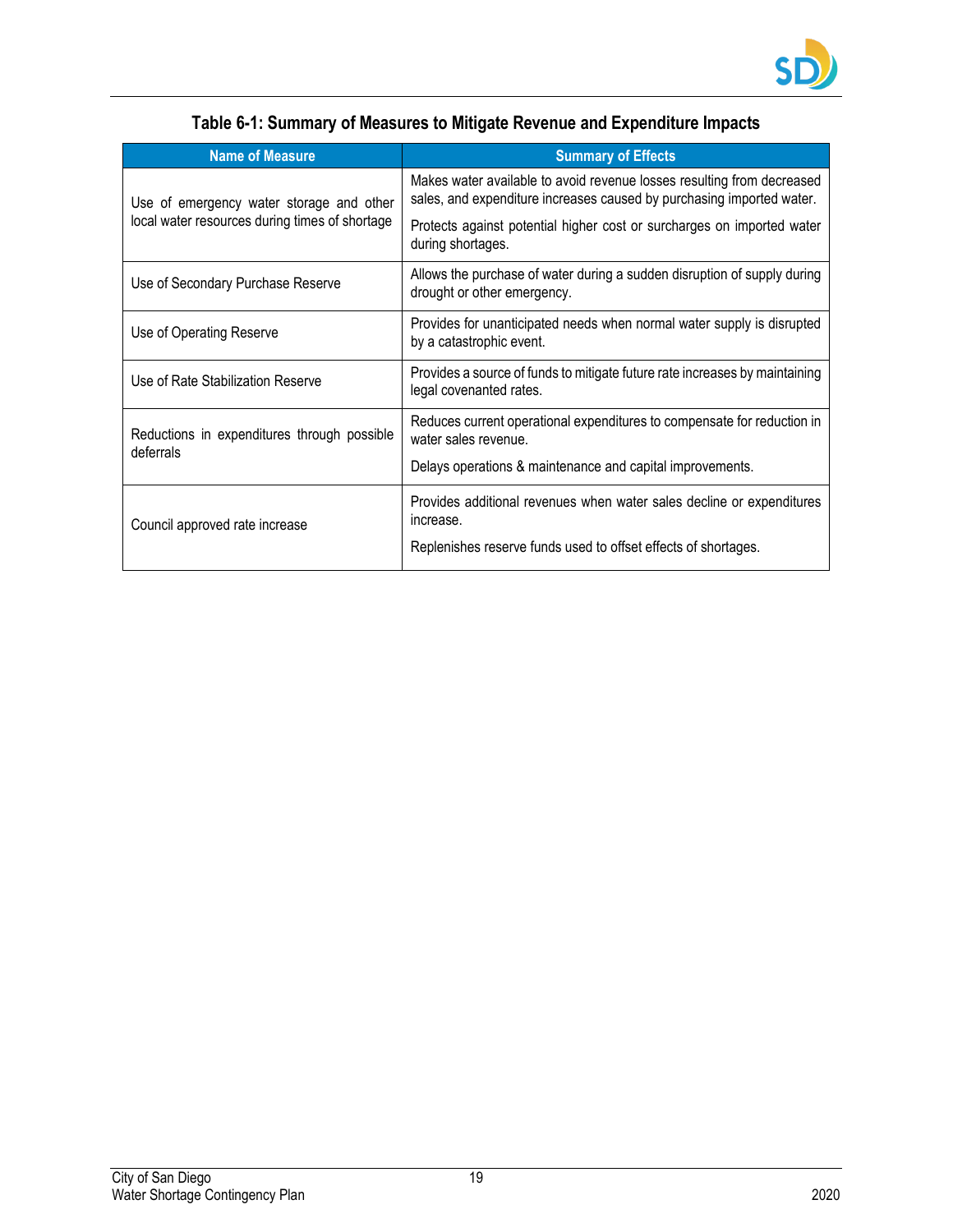

# **7. CATASTROPHIC SUPPLY INTERRUPTION PLANNING**

A catastrophic supply interruption occurs when a disaster suddenly disrupts all or a large portion of the water available to meet the region's needs. The UWMP Act requires agencies to identify actions they will take if there is a catastrophic supply interruption, specifically including interruptions from a power outage, earthquake, or other non-drought related emergency. MWD, SDCWA, and the City have developed plans for catastrophic supply interruptions that include a regional power outage, earthquake, or other disaster. The City additionally maintains several emergency connections to and from neighboring water agencies, to provide mutual aid during times of catastrophic supply interruptions. These agencies include the Santa Fe Irrigation District, Poway Municipal Water District, Otay Water District, Cal-Am, and the Sweetwater Authority. Catastrophic supply interruption events are considered when determining the City's overall water supply shortage as defined by the water shortage levels identified in *Chapter 2 – Water Shortage Levels*. The City does not designate a specific catastrophic supply interruption water shortage level with its own shortage response actions. Rather, the resulting shortage of a catastrophic supply interruption would contribute to the City's total projected shortage in any given year. Shortage response actions associated with the determined water shortage level will help guide the City's response to catastrophic supply interruptions.

# **7.1 MWD Catastrophic Supply Interruption Planning**

MWD has developed emergency storage requirements and plans based on a 100% reduction in imported supplies from all aqueducts serving its service area, for a period of six months. MWD has made significant investments in emergency storage to provide water to its member agencies during emergencies. If a catastrophe were to occur, non-firm (noncontractual) service deliveries would be suspended and firm (contractual) supplies to member agencies would be cut back by 25% from normal-year demands. Water would be drawn from a combination of MWD's surface reservoirs and groundwater basins, as well as its emergency water storage and other available storage projects. Emergency supplies are designed to be delivered via gravity, except in limited circumstances. MWD's water treatment plants have backup generators to continue treating water in the event of a power outage. MWD also has the ability to deploy mobile generators to key locations, as needed.

MWD's Water Surplus and Drought Management (WSDM) Plan and Water Supply Allocation Plan (WSAP) will guide the allocation of supplies and resources during a catastrophic supply interruption. MWD and its member agencies worked together to develop the WSDM Plan. The WSDM Plan establishes broad water resource management strategies to ensure MWD's ability to meet full service demands at all times. It also contains principles for supply allocation if the need should ever arise. The WSDM Plan splits MWD's resource actions into two major categories: Surplus Actions and Shortage Actions. The Shortage Actions are split into three subcategories: Shortage, Severe Shortage, and Extreme Shortage.

A catastrophic supply interruption would fall under an Extreme Shortage. Under an Extreme Shortage MWD would allocate supplies to its member agencies in accordance with the WSAP. If shortage allocations are required, MWD will rely on the calculations established in the WSAP. The plan allocates shortages equitably among its member agencies based on need, with adjustments for growth, local investments, changes in supply conditions, demand hardening (increasing water use efficiency such that additional conservation is more difficult to obtain), and water conservation plans.

# **7.2 SDCWA Catastrophic Supply Interruption Planning**

SDCWA's catastrophic supply interruption planning consists of an Integrated Contingency Plan (ICP) and an Emergency Storage Project (ESP).

# **7.2.1 SDCWA Integrated Contingency Plan**

The SDCWA's ICP outlines how staff would respond to an emergency that causes severe damage to SDCWA's water distribution system or hinders SDCWA's ability to provide reliable water service to its member agencies, including the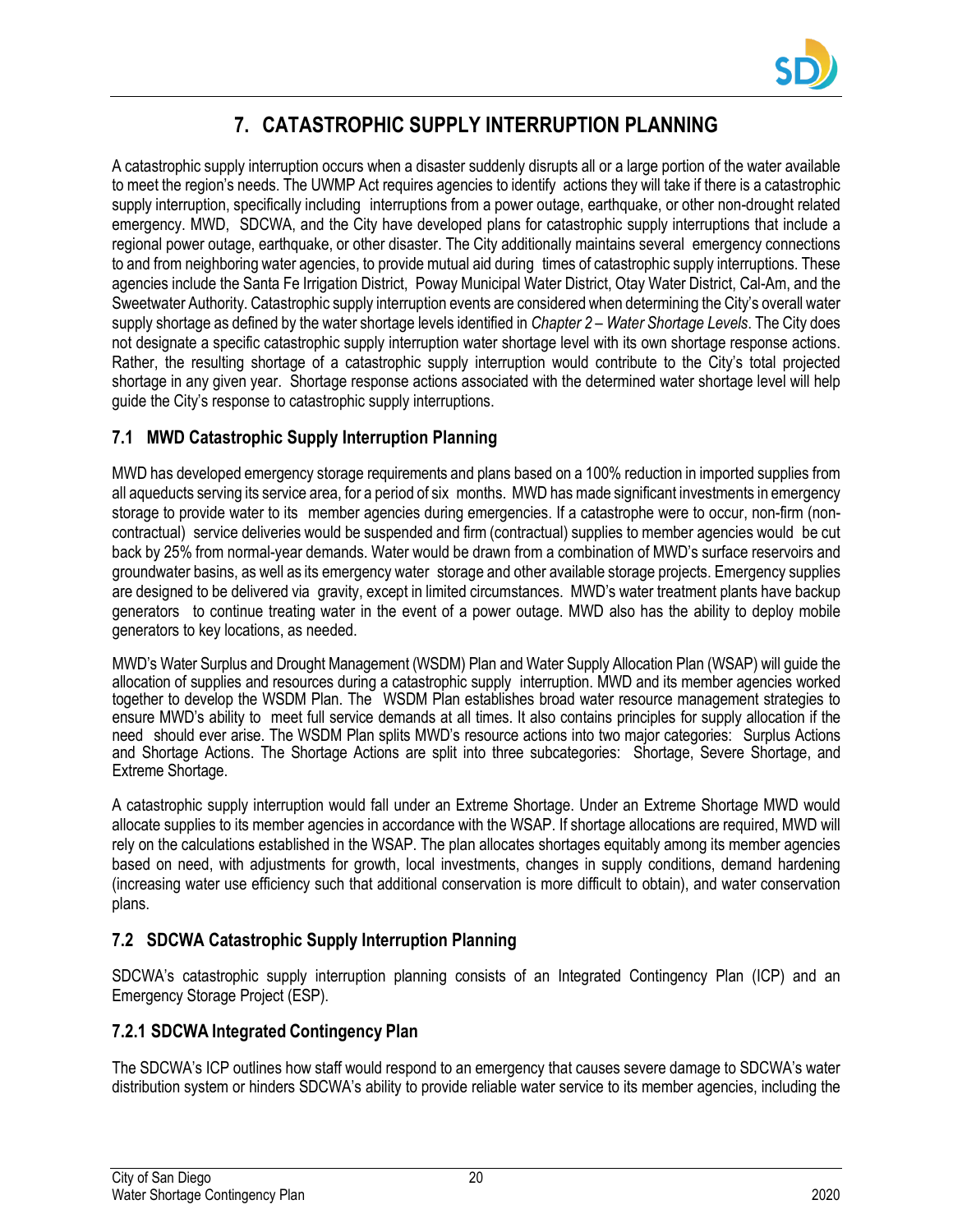

City. In addition to providing direction and strategies for responding to a crisis, it also outlines the triggers that would activate the ICP and/or the Emergency Operations Center (EOC). SDCWA's ICP includes the following:

- Authorities, policies, and procedures associated with emergency response activities.
- EOC activities, including EOC activation and deactivation guidelines.
- Multiagency and multijurisdictional coordination, particularly between SDCWA, its member agencies, and MWD, in accordance with Standardized Emergency Management Systems and National Incident Management System guidelines.
- Incident Command System management and organization and emergency staffing required to assist in mitigating any significant emergency or disaster.
- Mutual aid agreements and covenants that outline terms and conditions under which mutual aid assistance will be provided.
- Hazard specific action plans and Incident Command System position checklists.

The SDCWA's ICP provides a step-by-step approach with procedural tools such as resource and information lists, personnel rosters, listings of established policies and procedures, and reference materials. SDCWA provides input to the Unified San Diego County Emergency Services Organization's "Operational Area Emergency Plan", which serves to supports SDCWA's ICP.

#### **7.2.2 SDCWA Emergency Storage Program**

The SDCWA's Emergency Storage Program (ESP) is a system of reservoirs, pipelines, pump stations, and other conveyance facilities that are designed to provide water to the region during a prolonged regional supply interruption. The recently completed project has added 90,100 AF of water storage capacity to provide for six months of supplies in the San Diego region, through at least 2030, for use during an emergency. Emergency water storage was added at Hodges Reservoir, which is owned by the City, and at the Olivenhain and San Vicente reservoirs. The regional water pipeline system was expanded to allow water distribution throughout the region in the event of an emergency. SDCWA sized the ESP based on the authority's assumption of providing a 75% service level to all member agencies during an outage, while fully implementing best management practices for water conservation. SDCWA's Board of Directors has the ability to authorize use of ESP supplies in an emergency or prolonged drought situation when imported water and local supplies would not meet 75% of the member agencies' municipal and industrial demands.

Emergency Water Delivery Plans (EWDPs) provide forecasts of SDCWA emergency water supply deliveries to its member agencies during two- and six-month emergency events. The following general steps from EWDPs show the methodology for calculating the allocation of ESP supplies to member agencies in a prolonged drought or outage situation without imported supplies:

- Define water storage and conveyance facility infrastructure that would be in place at the time of the emergency event in order to estimate the duration of the emergency (i.e., time needed to repair damaged pipelines and/or infrastructure);
- Determine the total demand of each member agency during the emergency, considering both municipal and industrial water demands and agricultural water demands;
- Determine the net demand of each member agency, considering the availability of recycled water supplies;
- Determine the local supplies available to each member agency, including: potable reuse, groundwater, surface water storage, and seawater desalination;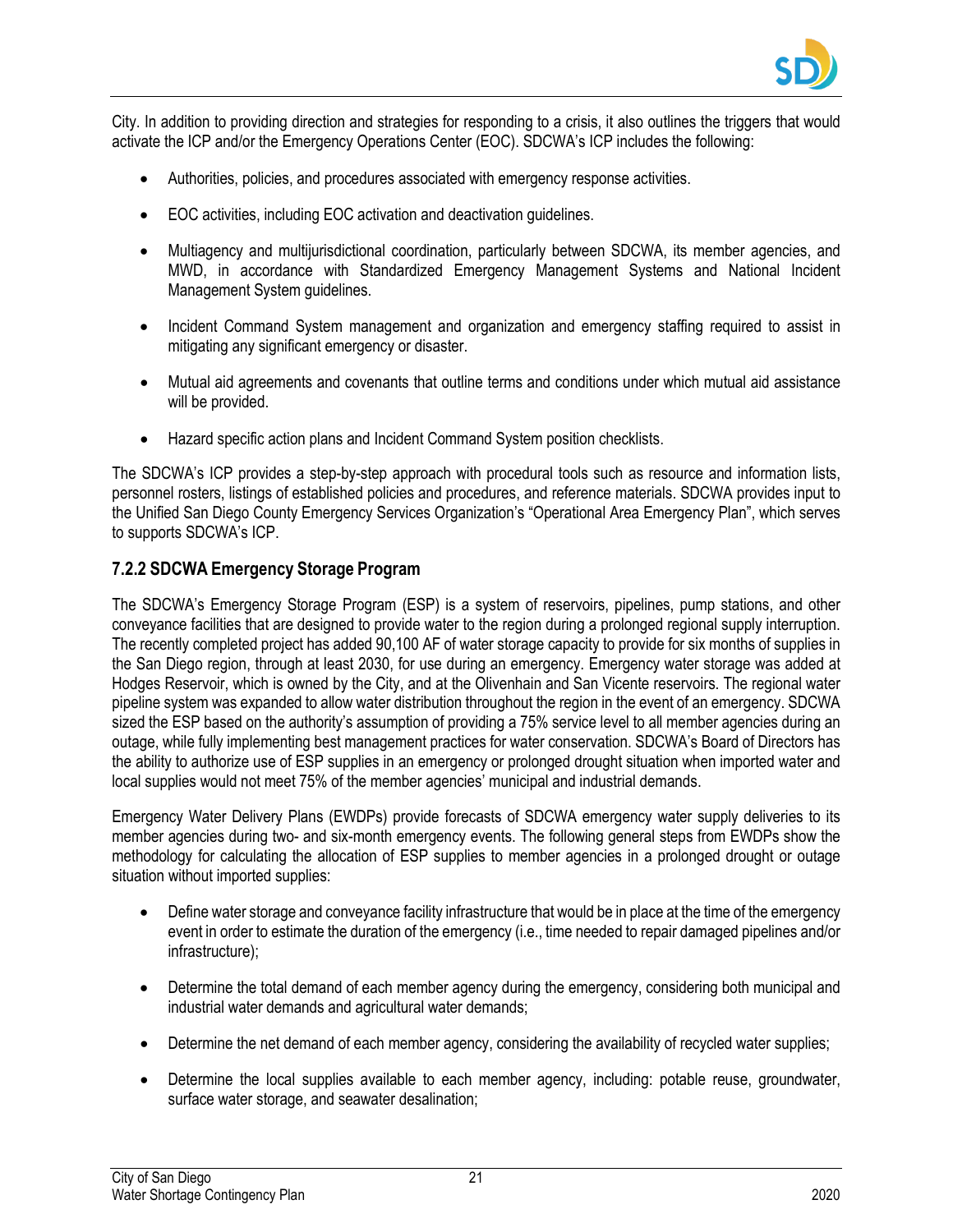

- Determine the amount of local supplies that could be transferred within the City of San Diego service areas;
- Determine the amount of transfers between member agencies based on existing agreements;
- Determine the amount of Lewis Carlsbad Desalination Plant supplies that could be delivered to member agencies;
- Determine the amount of imported water supplies available for delivery to member agencies;
- Allocate ESP supplies in Olivenhain, Lake Hodges, and San Vicente Reservoirs to member agencies to achieve an initial service of 75%, considering other available supplies described above and taking into account limitations of delivery facilities;
- Determine reductions in deliveries to member agencies participating in SDCWA's Transitional Special Agricultural Water Rate (TSAWR) program. The reductions rate for TSAWR customers is twice the rate imposed on SDCWA municipal and industrial customers, up to a 90% reduction. Reductions in deliveries that arise from such cutbacks would be reallocated to commercial and industrial customers;
- Determine increases in member agency deliveries due to redistribution of emergency water not delivered to member agencies as a result of TSAWR program;
- Determine net SDCWA deliveries to member agencies from all water sources available to SDCWA, consisting of Carlsbad Desalination Plant supplies, imported water supplies, and ESP reservoir supplies.

#### **7.2.3 Emergency Storage Program Project Components**

The Lake Hodges Pipeline and Pump Station project connected the City's Hodges Reservoir to Olivenhain Reservoir, which is owned by the SDCWA and Olivenhain Municipal Water District. Major components include a ten-foot diameter pipeline connecting the lake and reservoir, a pump station to pump water back and forth between the facilities, electrical turbines to generate hydroelectric power, an electrical switchyard to provide electricity to the pump station and send electricity generated by the turbines to the local electrical grid, and an inlet-outlet below the water surface connecting to the pump station. This connection allows water to be pumped back and forth between Hodges Reservoir and Olivenhain Reservoir. From Olivenhain Reservoir, water can be distributed throughout the region via SDCWA's delivery system. This project also assists in keeping Hodges Reservoir at a more constant level in dry seasons by capturing runoff during rainy seasons and preventing spills over the dam. The project gives the City access to an additional 40,000 AF of storage for delivery into the northern part of its distribution system. With the project agreements, the City has access to 20,000 AF of water in Hodges Reservoir that it could not previously access, in addition to 20,000 AF in Olivenhain Reservoir.

The San Vicente Pipeline and Pump Station and Dam Raise projects included construction of pipelines and pumping facilities, and raising the San Vicente Dam. The San Vicente Dam Raise component of the ESP raised the dam by 117 feet, from 220 feet to 337 feet, increasing the storage capacity by 152,000 AF, to 242,000 AF from 90,000 AF. Activated during emergencies, the pumping facilities can move up to 300 million gallons of water per day from the reservoir to SDCWA's water delivery system. Water is pumped through the pipelines to a 3 million-gallon surge tank. The surge tank protects the pipeline and other pipelines from extreme pressure fluctuations in the event of sudden pump or valve failures in the system. From the surge tank water flows through the pipeline by gravity to SDCWA's Second Aqueduct, where it can be delivered to agencies in the southern half of the county during emergencies. Nearly half of the City's average daily water use can be met through this project.

The final component of the ESP, consisting of a pump station and conveyance facilities, is scheduled for completion in 2019. The facilities will convey treated water from SDCWA's treatment plant to the northern portions of SDCWA's service area.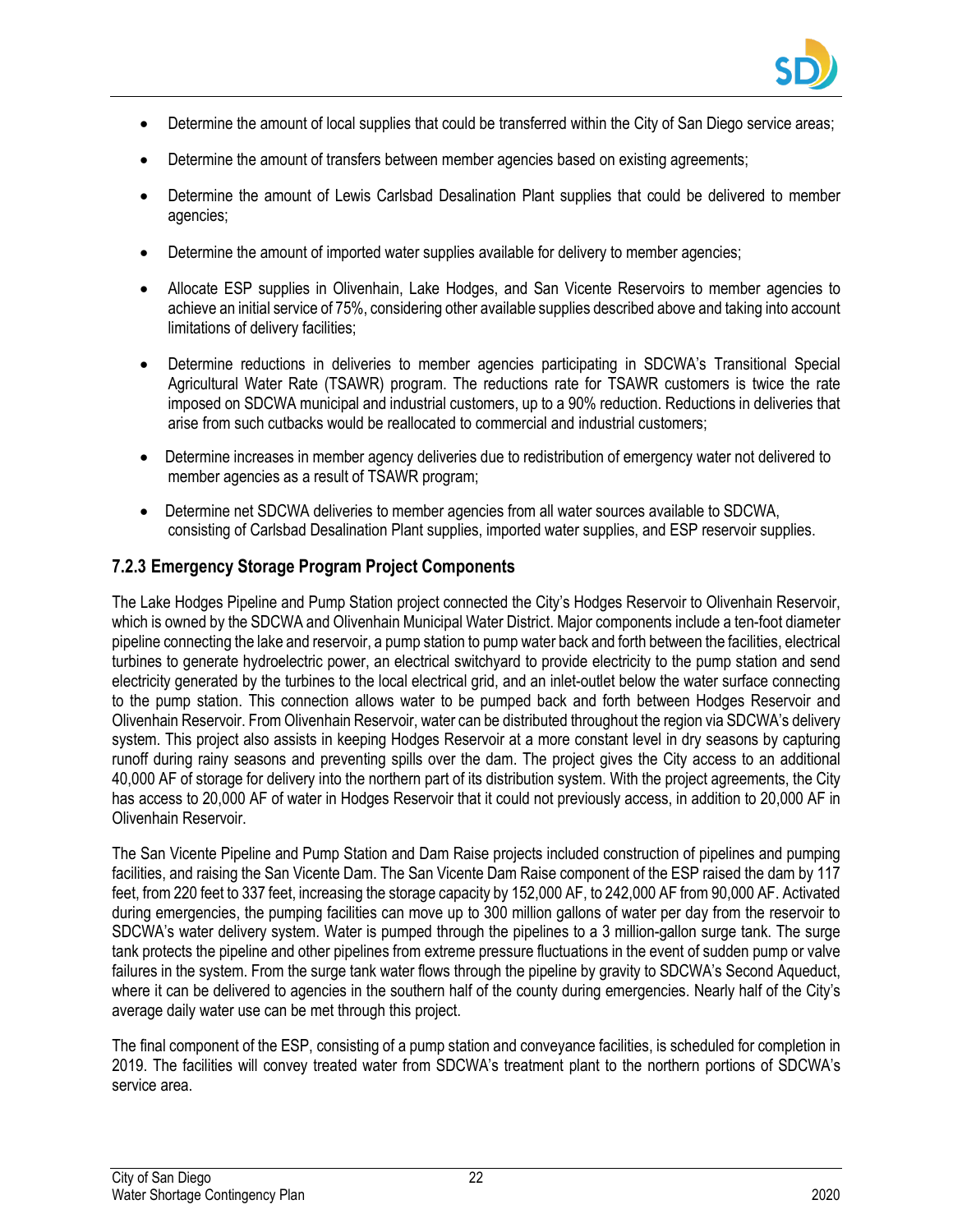

### **7.3 City of San Diego Emergency Storage of Water Policy**

The City receives its major water supply sources through aqueducts, canals, and pumping plants owned by MWD and the SDCWA. The City maintains an accessible emergency water supply that could provide an uninterrupted supply of water to the City's water treatment facilities, should the supply of imported water be interrupted. The management of reservoirs is guided by the City of San Diego Council Policy 400-04 (Appendix G of the City's 2015 UWMP), dated December 27, 1973, which outlines the City's Emergency Water Storage Policy. The policy mandates that the City store sufficient untreated water in active, available storage to meet six-tenths of the normal annual (7.2 months) City and its contractees water demand requirements, exclusive of conservation. Active available storage is the portion of water that is above the lowest usable outlet of each reservoir. This policy applies to the following reservoirs: Lake Skinner, San Vicente, El Capitan, Lower Otay, Murray, and Miramar. The active available storage shall include any water in the San Vicente Reservoir stored to the account of SDCWA or MWD, but shall not include any water stored at El Capitan Reservoir by the Helix Irrigation District. The active available storage shall also include 60% of the active, available storage in the MWD's Lake Skinner reservoir.

The emergency storage requirement changes from month to month and is based on the upcoming seven months' water demands. This results in a seasonally fluctuating emergency storage requirement, generally peaking in April and reaching its minimum in October. This seasonally fluctuating requirement makes a portion of the required emergency storage capacity available for impounding or seasonal storage.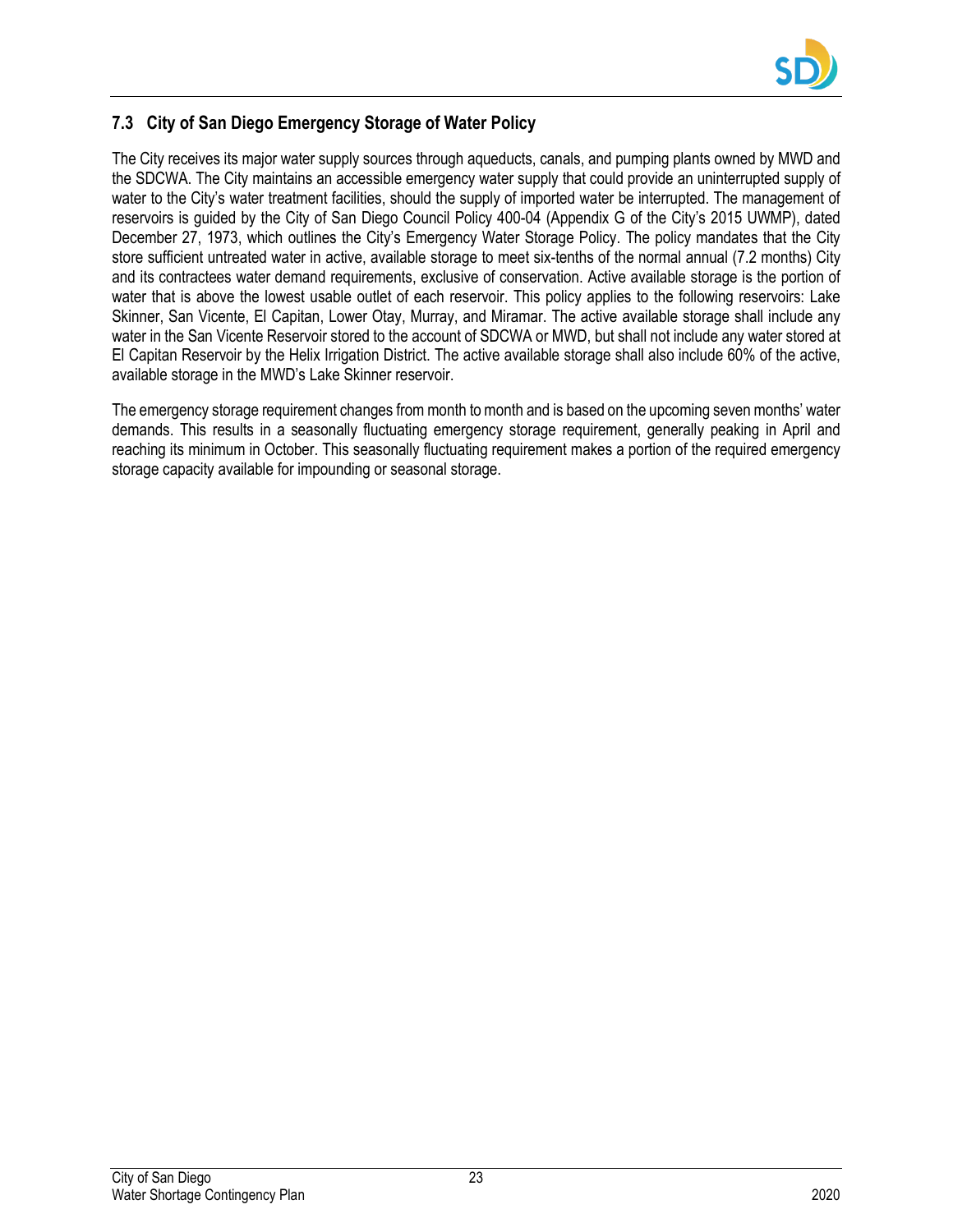

# **8. LEGAL AUTHORITIES**

Under California law, including CWC Chapters 3.3 and 3.5 of Division 1, Parts 2.55 and 2.6 of Division 6, Division 13, and Article X, Section 2 of the California Constitution, the City Council is authorized to implement the water shortage actions outlined in this WSCP. In all water shortage cases, shortage response actions to be implemented will be at the discretion of the City Council and will be based on an assessment of the supply shortage, customer response, and need for demand reductions.

It is noted that upon proclamation by the Governor of a state of emergency under the California Emergency Services Act (Chapter 7 (commencing with Section 8550) of Division 1 of Title 2 of the Government Code) based on drought conditions, the state will defer to implementation of locally adopted water shortage contingency plans to the extent practicable. The City will coordinate with regional and local water suppliers for which it provided water supply services for possible proclamation of a local emergency as necessary.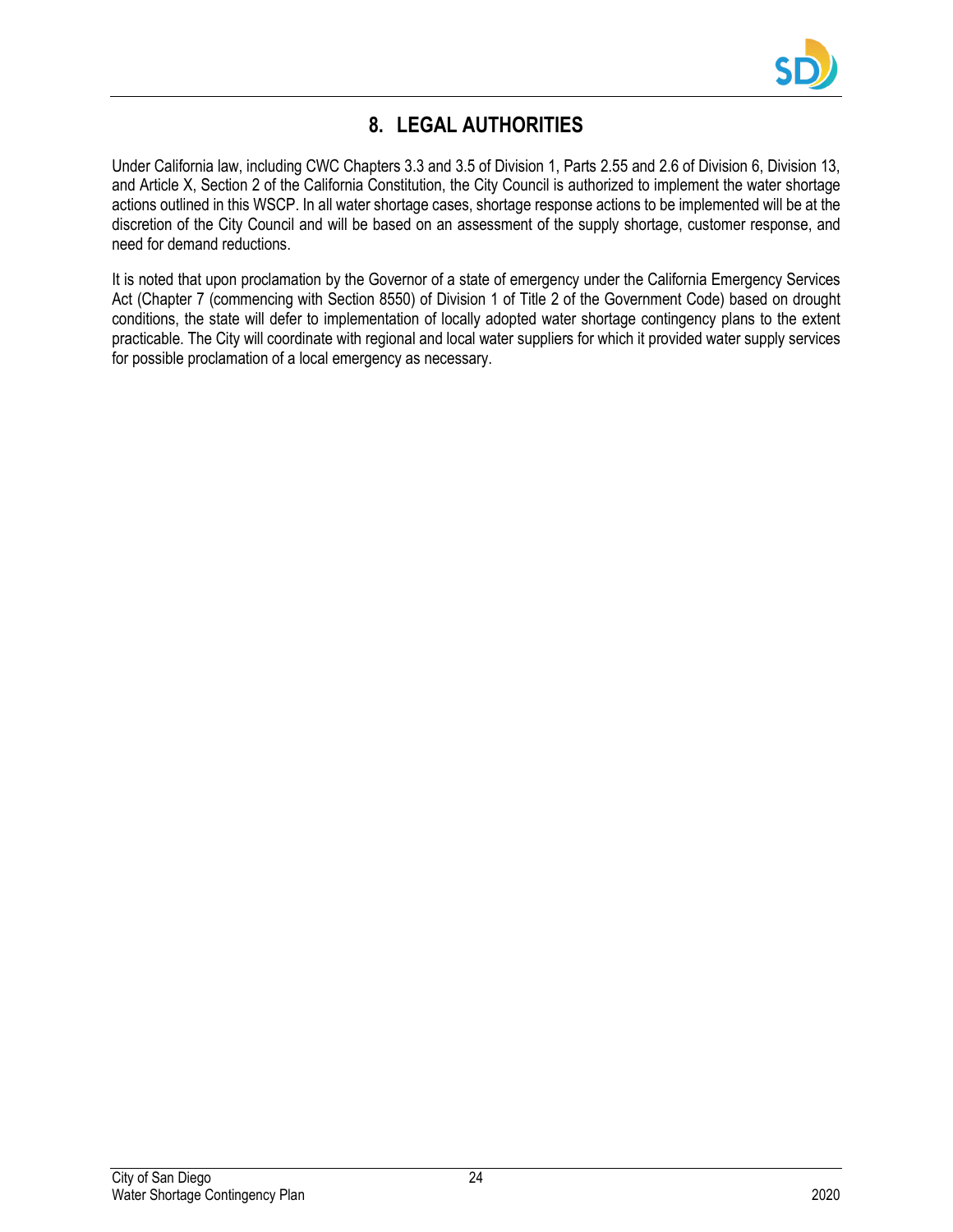

# **9. COMMUNICATION PROTOCOL**

The City's communication protocol includes the various channels the City will utilize to convey critical messages regarding water shortage allocations and voluntary and mandatory actions. Public outreach programs can help increase awareness of water shortages, while customer services and workshops can encourage ratepayers to actively participate in demand reducing strategies. A strong communication plan will educate City ratepayers, including local leaders and the business community, on the water supply situation; what actions are proposed; what the intended achievements are; and how these actions are to be implemented. While specific types of messaging are deployed at various shortage response levels, how these messages are conveyed to the public are described per this communication protocol. The communication protocol will be in place prior to a water supply shortage and be initiated in Level 1 (Expanded Year-Round Permanent Mandatory Water Restrictions). Activation of the communication protocol will continue through all subsequent water shortage levels. At times, specific communities may require specialized outreach. The City will ensure outreach efforts are reaching key audiences as needed.

Per SDCWA's 2017 WSCP, it is important to communicate to ratepayers the following when urgent conservation is needed:

- Specific actions needed to save water;
- How much water needs to be saved and for how long;
- Why water needs to be saved; and
- What the City is doing to correct the supply problem or address the situation.

#### **9.1 Coordination**

In order to communicate effectively, avoid confusion, and maintain credibility, the City will work in close coordination with SDCWA at various levels of management. These levels include the Joint Public Information Council/Conservation Coordinators (JPIC; staff level), the Member Agency Managers group (management level), and SDCWA Board's Legislation and Public Outreach Committee (Board level). During droughts or other times of limited supply, the frequency and extent of coordination will increase to ensure outreach tactics are consistent with the changing needs of the City and its ratepayers. The City will seek opportunities to leverage external resources to complement its own outreach.

### **9.2 Communication Objectives**

Communication objectives during the various water shortage levels of the WSCP include the following:

- Motivate water users to quickly increase conservation in ways that are consistent with any voluntary or mandatory actions called for at the current level of the WSCP.
- Raise awareness and understanding of the drought, regulatory, or other condition affecting water supplies and the need for increased conservation.
- Minimize confusion and maintain credibility of water agencies and conservation messages with an appropriate tone that avoids a "cry wolf" perception and non-compliance backlash.
- Make water users feel appreciated for existing accomplishments in improving their water-use efficiency, and for supporting regional and local investments in water supply reliability.
- Educate regional civic and business leaders, elected officials and the public that the City has greatly improved its water supply reliability.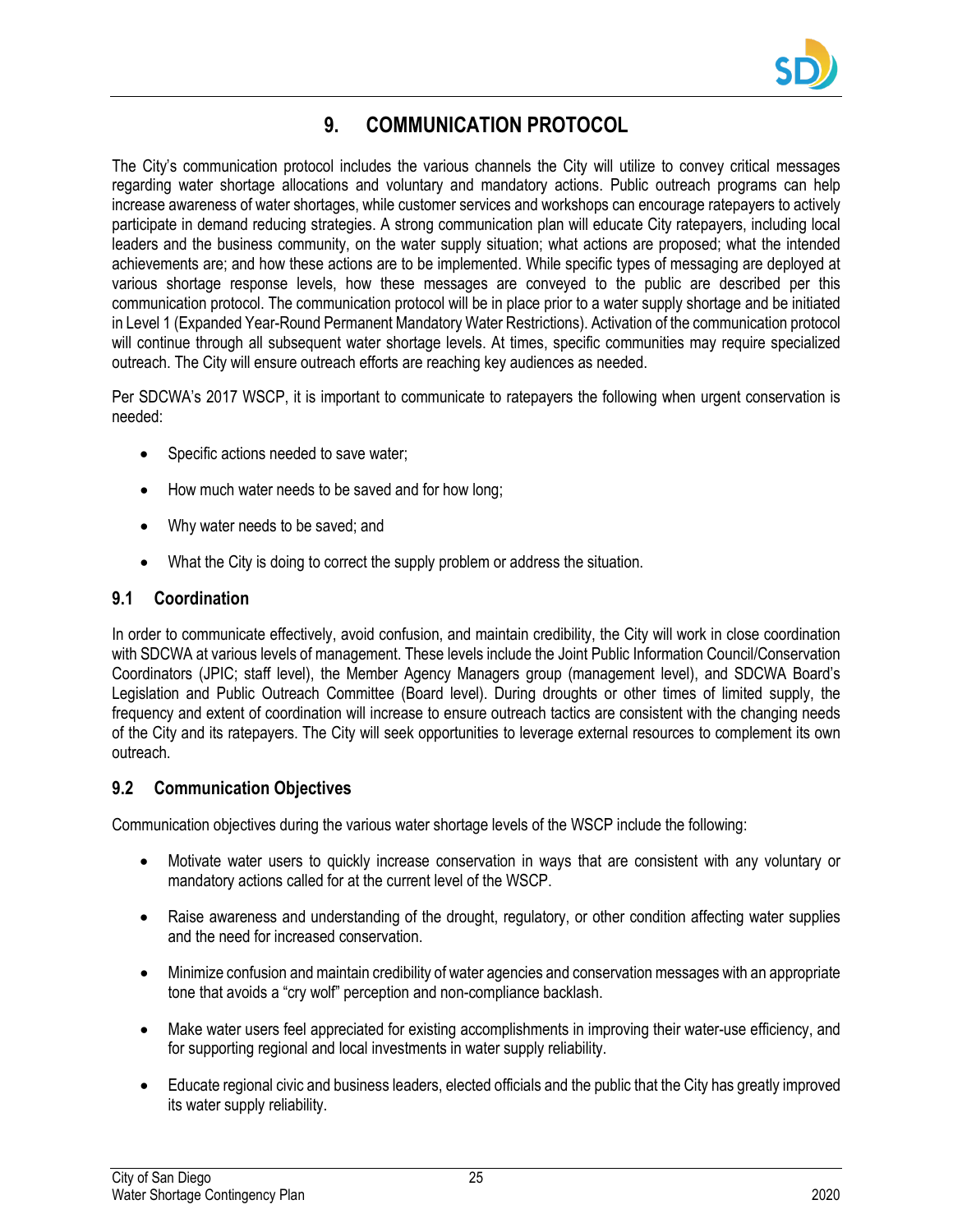

- Prepare the City for any potential escalation (or de-escalation) of the WSCP based on trending supply conditions.
- Ensure all stakeholders believe they are being treated fairly in relationship to other stakeholders.
- Maintain communication effectiveness by soliciting or monitoring feedback from member agencies, key stakeholders, and the general public to update or adapt messages or communication tools.
- Exit WSCP implementation having demonstrated the effectiveness and value of conservation actions and water supply reliability investments in minimizing impacts to the City's economy and quality of life.

### **9.3 Communication Protocol for Current or Predicted Shortage**

A current or predicted shortage, as determined by the Annual Assessment, will be communicated to the public upon submittal of the Annual Assessment Report in June of any given year. For a Water Shortage Level 1 or 2, the Mayor may publish a notice of determination of the existence of a shortage condition in the City's official newspaper. The City of San Diego may also post notice of the condition on its website. A Water Shortage Level 3 or 4 condition may be declared upon recommendation by the Mayor and resolution of the City Council. The declaration of a Water Shortage Level 5 or 6 may be issued upon recommendation by the Mayor and resolution of the City Council and in accordance with the procedures specified in CWC §351 and §352.

### **9.4 Communication Protocol for Triggered or Anticipated to Be Triggered Shortage Response Action**

The public will be notified about triggered or anticipated to be triggered shortage response actions. The implementation of shortage response actions associated with any water shortage level will take effect on the tenth day after the date the shortage response action is declared. Within five days following the declaration of the shortage response action, the Mayor will publish a notice giving the extent, terms, and conditions around the use and consumption of water a minimum of one time for three consecutive days in the City's official newspaper.

### **9.5 Protocol and Strategies for Relevant Communications**

To reduce water use consumption during any water shortage level, the City will increase its public education and outreach efforts to build awareness of needed actions from the public. In addition, the City's outreach campaign will be regularly revised to reflect current conditions. Key communication strategies and associated water shortage level implementation are listed below. Communication strategies build from previous levels are assumed to be built upon as the Shortage Level increases.

- Announce status change to key stakeholders and the general public (all Water Shortage Levels).
- Provide regular update to stakeholders and the media on conditions (all Water Shortage Levels).
- Increase agency coordination via monthly JPIC meetings (Water Shortage Level 1 and 2).
- Conduct issue briefings with elected officials and other key civic and business leaders (Water Shortage Level 2)
- Promote available water assistance resources for vulnerable populations; specialized outreach for impact industries (Water Shortage Levels 3 and 4).
- Conduct specialized outreach to reduce discretionary outdoor use while minimizing landscape damage (Water Shortage Levels 3 and 4).
- Suspend promotion of long-term water use efficiency programs/tools to focus on imminent needs (Water Shortages Levels 5 and 6).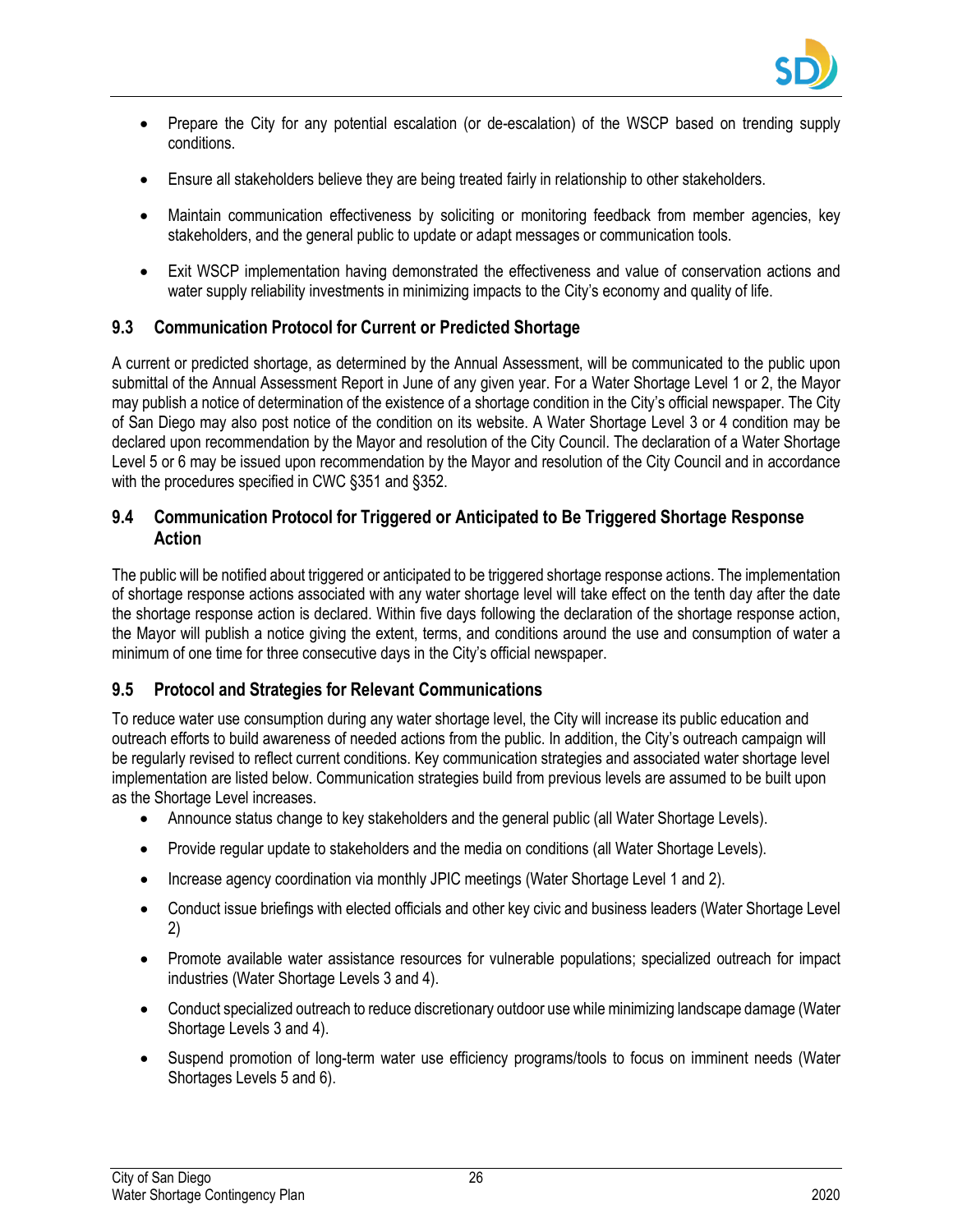

The City has various mean of implementing its communication strategies. The City may update its website, newsletters, and social media platforms to reflect conditions and convey key messaging. The City may also hold news conferences or other events to announce or explain chances in conditions. Finally, the City may modify school assembly program content to include key conservation messages.

### **9.5.1 Catastrophic Communications**

In the event of a catastrophic supply interruption that requires water use to be quickly prioritized for or limited to essential public health and safety needs, the City will immediately deploy appropriate strategies from Water Shortage Levels 1 through 6. In addition, outreach messaging will reflect emergency conditions and the need to focus on health and public safety. The City may also consider potential joint news release/new events with public health officials or incident commanders to announce conditions and explain needed action. Finally, the City will ensure ongoing coordination with emergency response services with daily advisories or alerts as needed.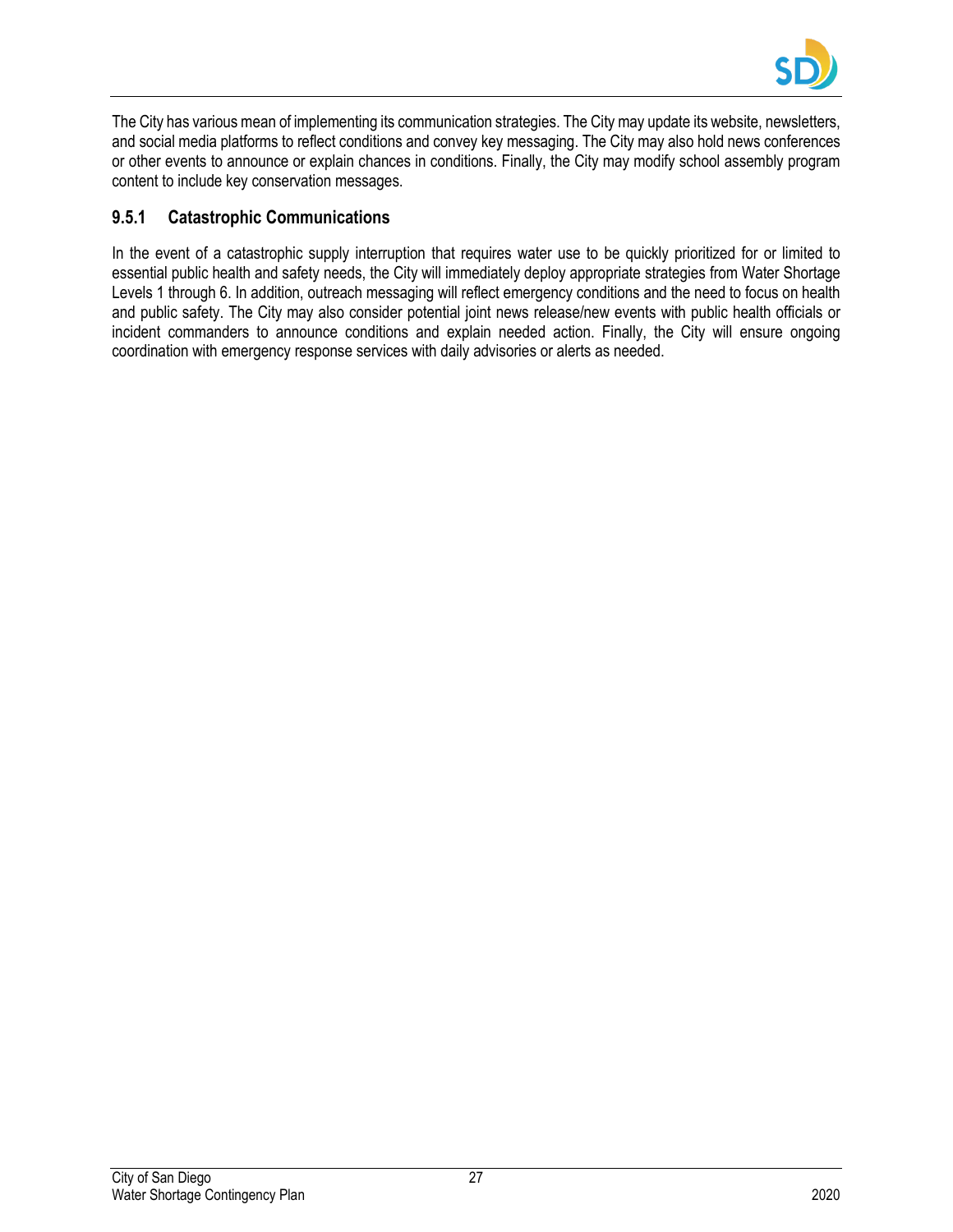

*This page intentionally left blank.*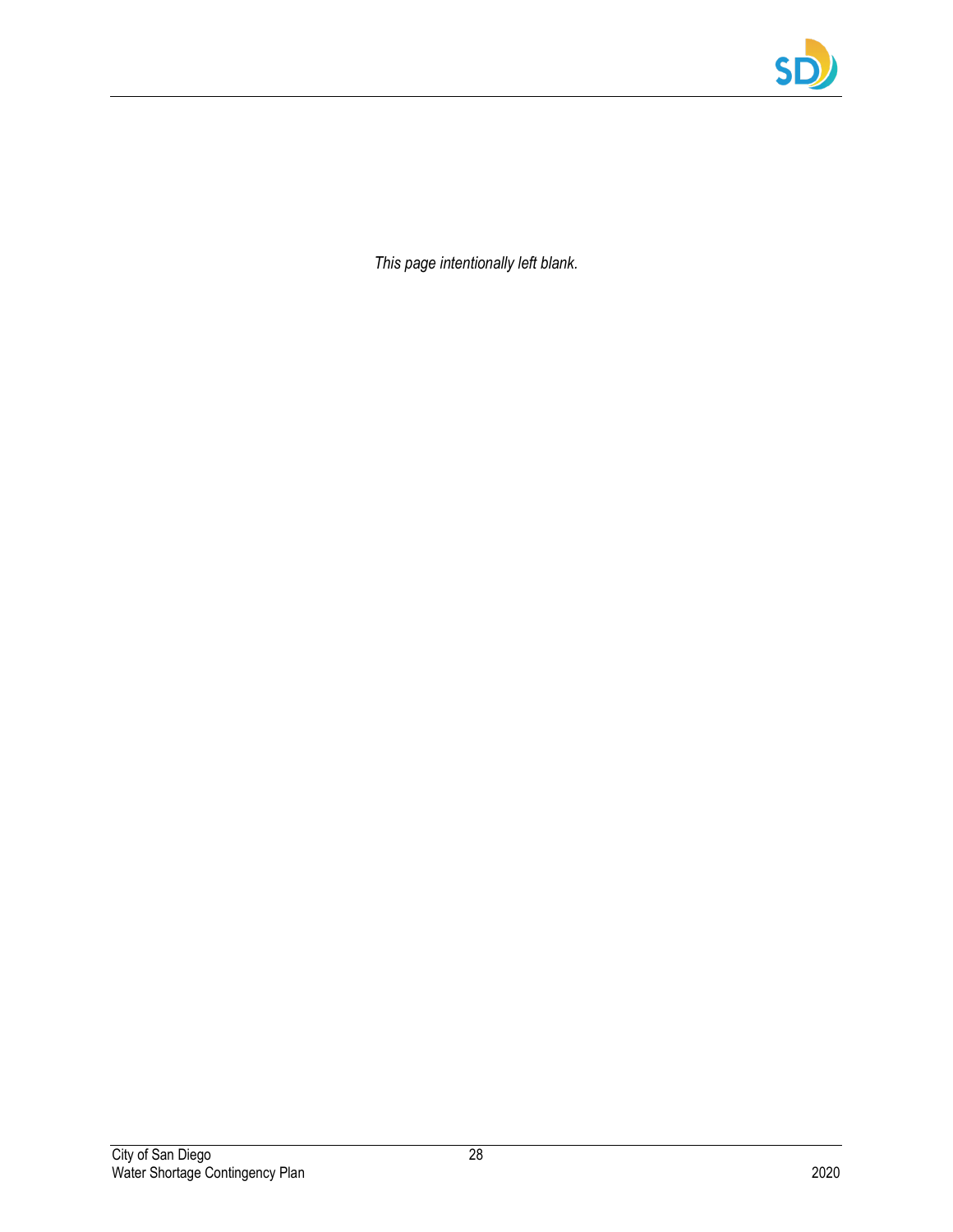

# **APPENDIX A: SHORTAGE RESPONSE ACTIONS TABLE**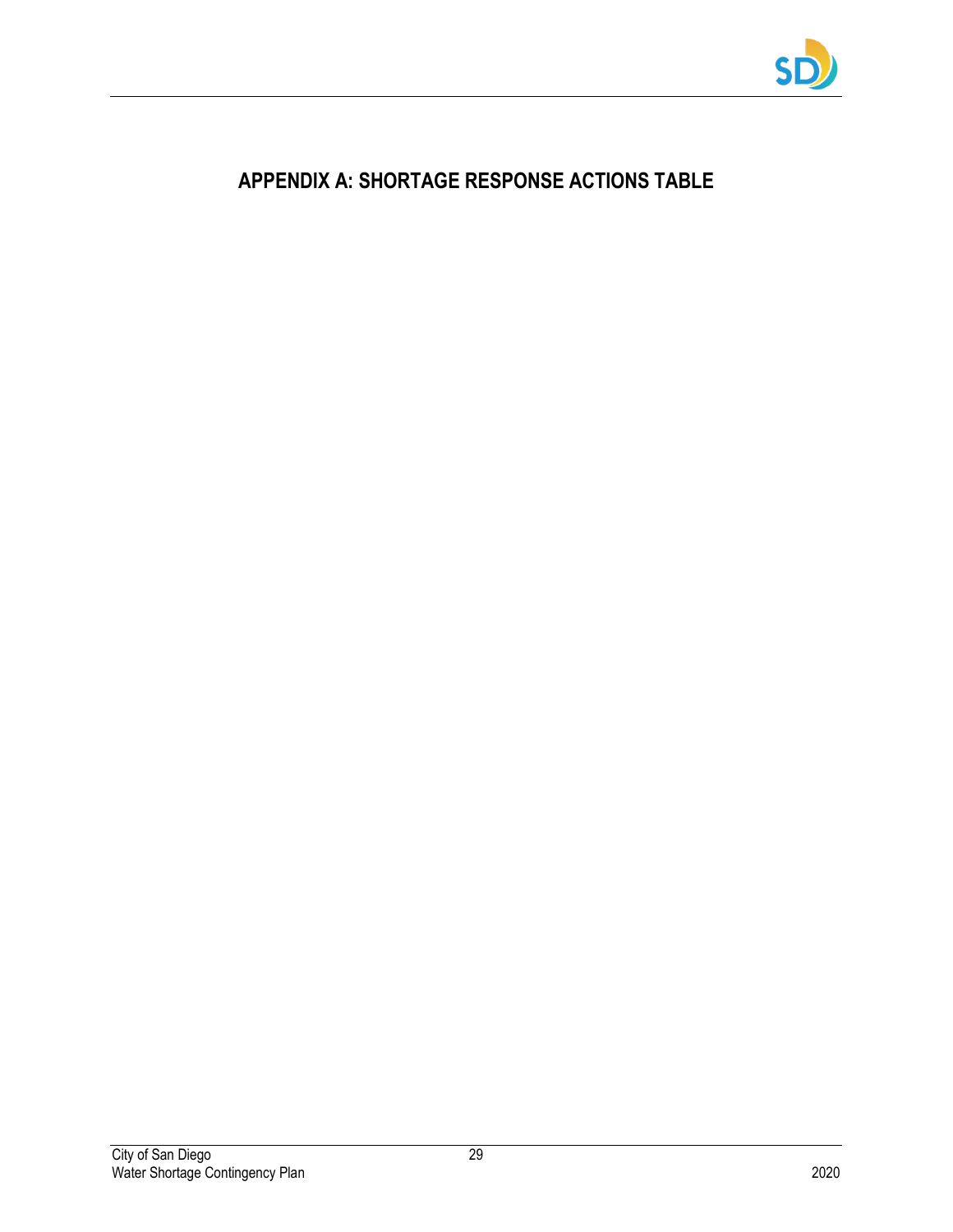

**Types of response actions:**

- Locally appropriate supply augmentation actions
- Locally appropriate demand reduction actions to adequately respond to shortages
- Locally appropriate operational changes
- Additional, mandatory prohibitions against specific water use practices (in addition to state-mandated prohibitions)

*Note: Shortage response actions from previous drought response levels will remain in effect at later levels.*

| <b>Water Shortage Level</b>                                                                    | <b>Shortage Response Actions</b>                                                                                                                                                                                                                                                                                                                                                                                                                                                                                                                                                                                                                 | <b>Estimate Of Extent To</b><br><b>Which Supply Gap Reduced</b> | <b>Response Action</b><br><b>Type</b> |
|------------------------------------------------------------------------------------------------|--------------------------------------------------------------------------------------------------------------------------------------------------------------------------------------------------------------------------------------------------------------------------------------------------------------------------------------------------------------------------------------------------------------------------------------------------------------------------------------------------------------------------------------------------------------------------------------------------------------------------------------------------|-----------------------------------------------------------------|---------------------------------------|
| <b>Water Shortage Level 1:</b><br><b>Expanded Year-Round</b>                                   | Increase outreach efforts for high-volume customers and expand leak alert program.                                                                                                                                                                                                                                                                                                                                                                                                                                                                                                                                                               | Low                                                             | <b>Demand Reduction</b>               |
| <b>Permanent Mandatory</b><br><b>Water Restrictions</b>                                        | Increase voluntary conservation.                                                                                                                                                                                                                                                                                                                                                                                                                                                                                                                                                                                                                 | Low                                                             | <b>Demand Reduction</b>               |
| (consumer demand reduction<br>of up to 10% is required)                                        | Expanded enforcement of Permanent Water Waste Prohibitions.                                                                                                                                                                                                                                                                                                                                                                                                                                                                                                                                                                                      | Medium                                                          | <b>Demand Reduction</b>               |
|                                                                                                | Areas with no irrigation system must use a hand-held hose with a shutoff nozzle, hand-held container, or a garden hose sprinkler system on a timer.                                                                                                                                                                                                                                                                                                                                                                                                                                                                                              | Low                                                             | <b>Demand Reduction</b>               |
|                                                                                                | Irrigation is prohibited during and within 48 hours of a rain event.                                                                                                                                                                                                                                                                                                                                                                                                                                                                                                                                                                             | Low                                                             | <b>Mandatory Prohibition</b>          |
| <b>Water Shortage Level 2:</b><br><b>Drought Watch Condition</b><br>(consumer demand reduction | Washing of automobiles, vehicles, airplanes, and other mobile equipment is permitted only before 10:00 a.m. or after 6:00 p.m. with a hand-held container or<br>a hand-held hose with shutoff nozzle. Washing is permitted at any time at commercial car washes. Car washes that do not use partially recirculated water<br>will be subject to volume limits designated by a resolution of the City Council. Boats and boat engines are permitted to be washed down after use. Mobile<br>equipment washings are exempt from these regulations where the health, safety, and welfare of the public are contingent upon frequent vehicle washings. | Low                                                             | <b>Mandatory Prohibition</b>          |
| of up to 20% is required)                                                                      | Landscape irrigation is limited to no more than three assigned days per week on a schedule posted by the Mayor. This does not apply to commercial<br>growers or nurseries, nor to the irrigation of golf course greens and trees.                                                                                                                                                                                                                                                                                                                                                                                                                | Low                                                             | <b>Mandatory Prohibition</b>          |
|                                                                                                | Use of recycled or non-potable water, when available, is required for construction purposes.                                                                                                                                                                                                                                                                                                                                                                                                                                                                                                                                                     | Medium                                                          | <b>Operational Change</b>             |
|                                                                                                | Prohibition of car washing.                                                                                                                                                                                                                                                                                                                                                                                                                                                                                                                                                                                                                      | Medium                                                          | <b>Demand Reduction</b>               |
|                                                                                                | Construction operations receiving water from a fire hydrant meter or water truck will not use water beyond that required for normal construction activities.<br>Construction projects requiring water for new landscaping materials shall adhere to the designated irrigation hours of before 10:00 a.m. and after 6:00 p.m.                                                                                                                                                                                                                                                                                                                     | Low                                                             | <b>Mandatory Prohibition</b>          |
|                                                                                                | Water from fire hydrants is limited to firefighting.                                                                                                                                                                                                                                                                                                                                                                                                                                                                                                                                                                                             | Low                                                             | <b>Operational Change</b>             |
| <b>Water Shortage Level 3:</b>                                                                 | Landscaped irrigation of areas not covered by sprinklers is limited to two assigned days per week using a hand-held container, hand-held hose with shutoff<br>nozzle, or low volume non-spray irrigation, such as a soaker hose.                                                                                                                                                                                                                                                                                                                                                                                                                 | Low                                                             | <b>Mandatory Prohibition</b>          |
| <b>Drought Alert Condition</b>                                                                 | Operation of ornamental fountains is prohibited, except when needed for maintenance.                                                                                                                                                                                                                                                                                                                                                                                                                                                                                                                                                             | Low                                                             | <b>Mandatory Prohibition</b>          |
| consumer demand reduction<br>of up to 30% is required)                                         | Landscape irrigation using sprinklers is limited to no more than five minutes per watering station during two assigned days per week, on a schedule<br>established by the Mayor. The five-minute limit per watering station does not apply to landscape irrigation systems using water efficient devices, including<br>drip/micro-irrigation systems and stream rotor sprinklers.                                                                                                                                                                                                                                                                | Medium                                                          | <b>Mandatory Prohibition</b>          |
|                                                                                                | Car wash must reuse water.                                                                                                                                                                                                                                                                                                                                                                                                                                                                                                                                                                                                                       | Medium                                                          | <b>Demand Reduction</b>               |
|                                                                                                | Prohibition on street cleaning.                                                                                                                                                                                                                                                                                                                                                                                                                                                                                                                                                                                                                  | Medium                                                          | <b>Mandatory Prohibition</b>          |
|                                                                                                | SDCWA Carryover Storage Program.                                                                                                                                                                                                                                                                                                                                                                                                                                                                                                                                                                                                                 | High                                                            | <b>Supply Augmentation</b>            |